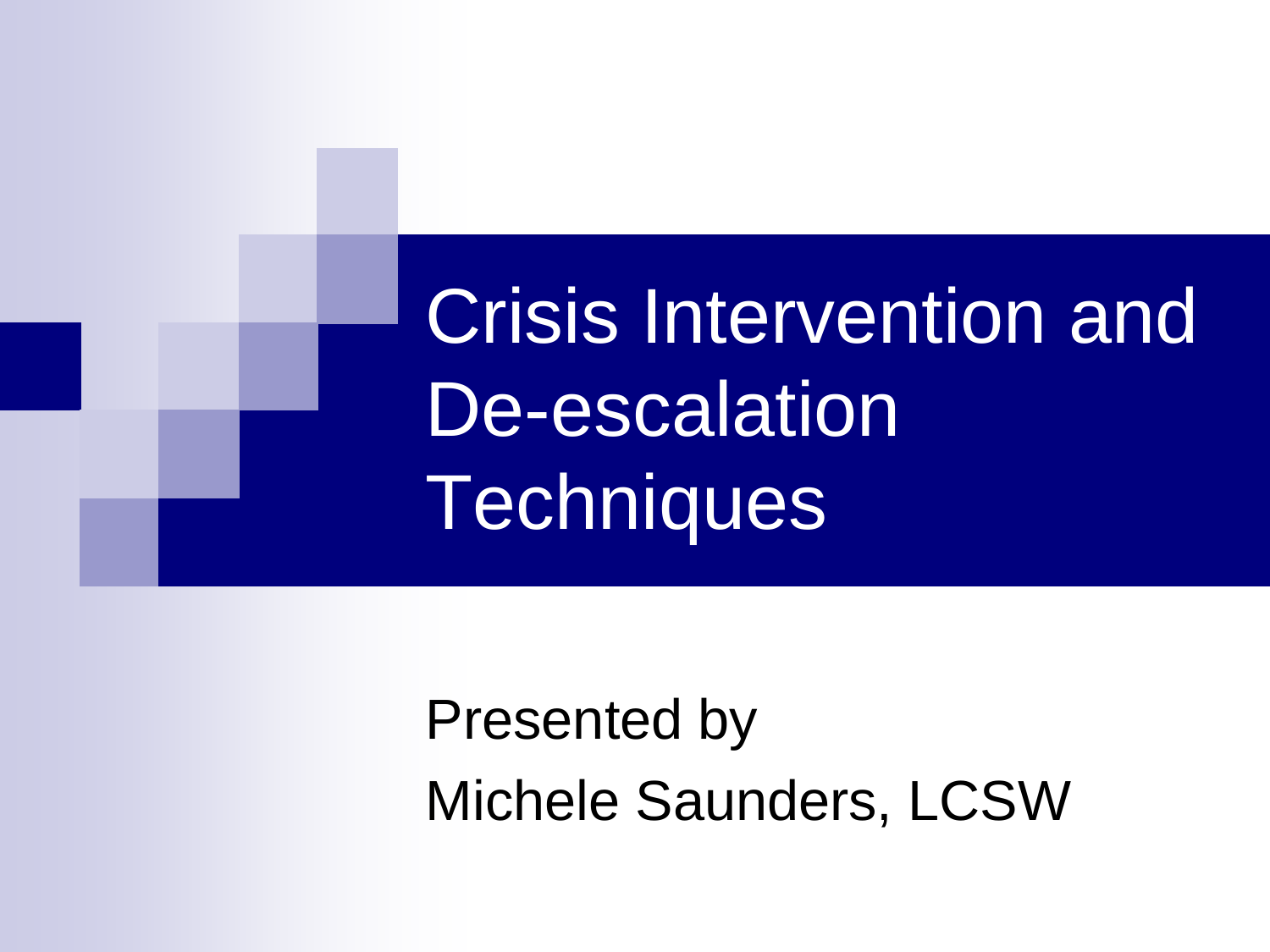#### ■ Definition of a Crisis

□ Crisis by definition is short-term and overwhelming and involves a disruption of an individual's normal and stable state where the usual methods of coping and problem solving do not work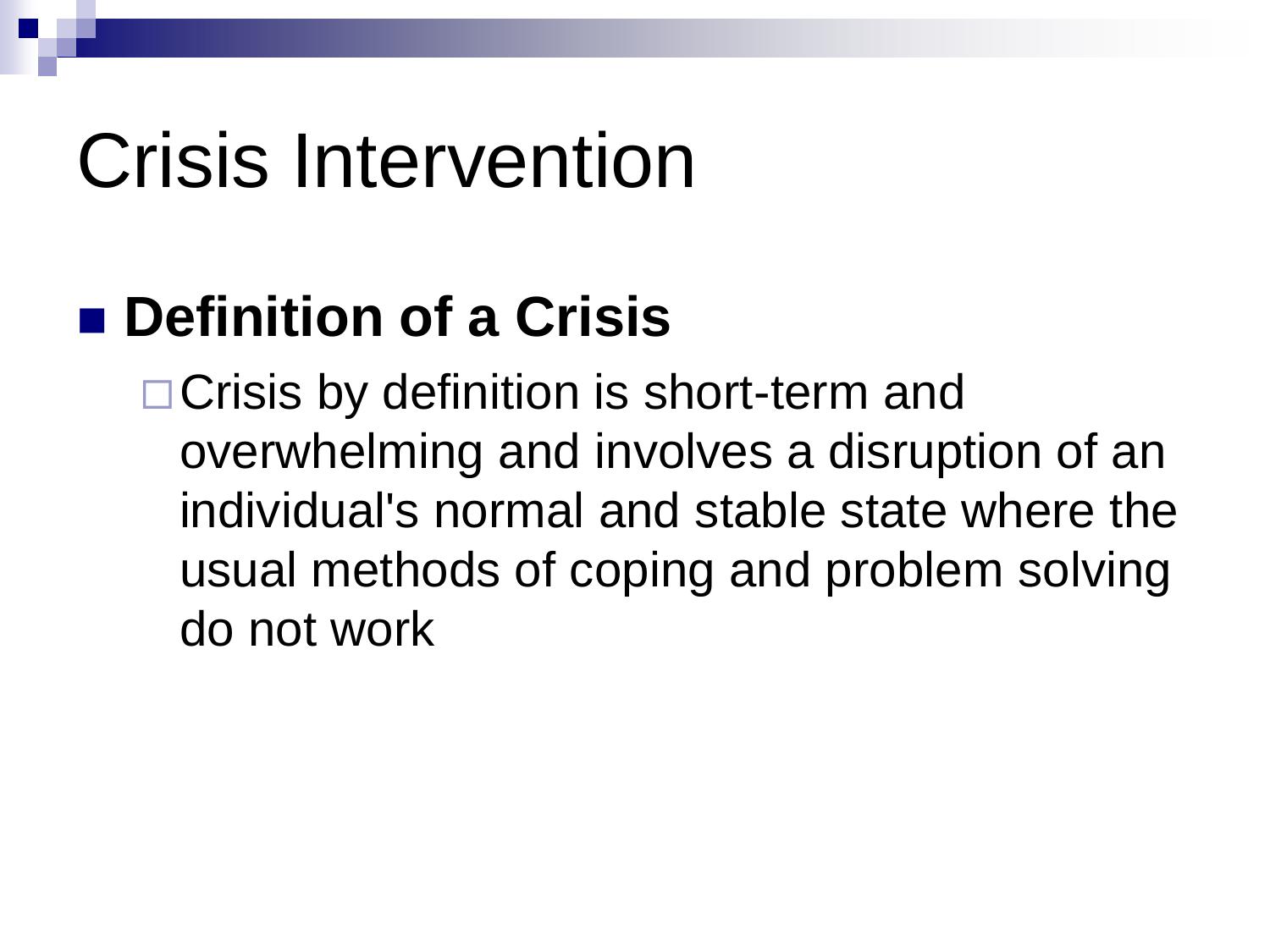- Crisis intervention is generally characterized by:
	- $\square$  a here and now orientation
	- $\Box$  time limited interactions
	- a view of the individual's behavior as understandable (rather than a pathological) reaction to stress
	- $\Box$  the CIT officer may be expected to analyze the situation quickly and be very active and directive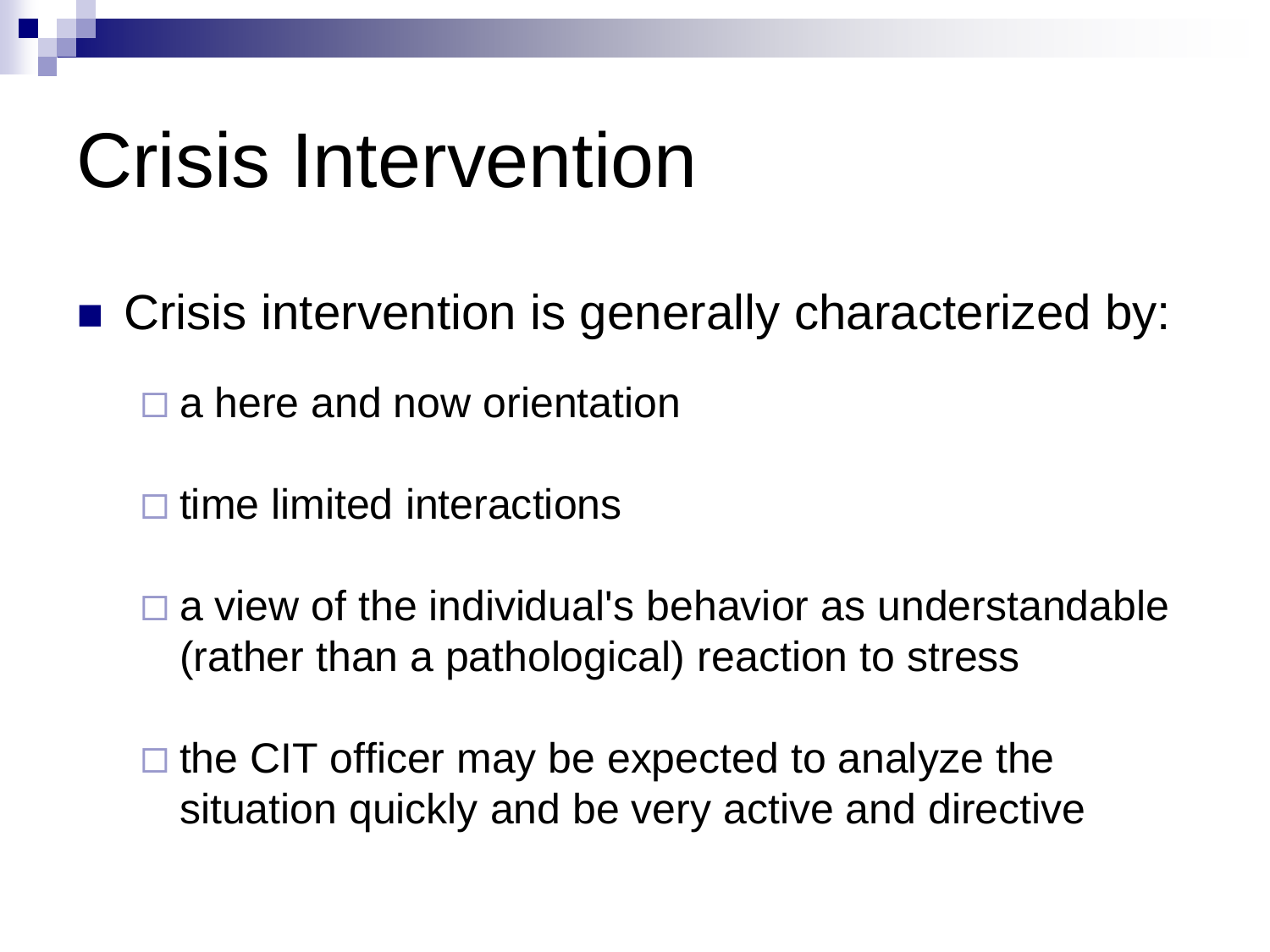Guidelines for Crisis Intervention:

- Immediate intervention will interrupt a prolonged crisis
- Action. Be active in helping, exploring and resolving
- Limited goals. Focus only on goals related to addressing the crisis
- Build hope and expectations. Resolution is possible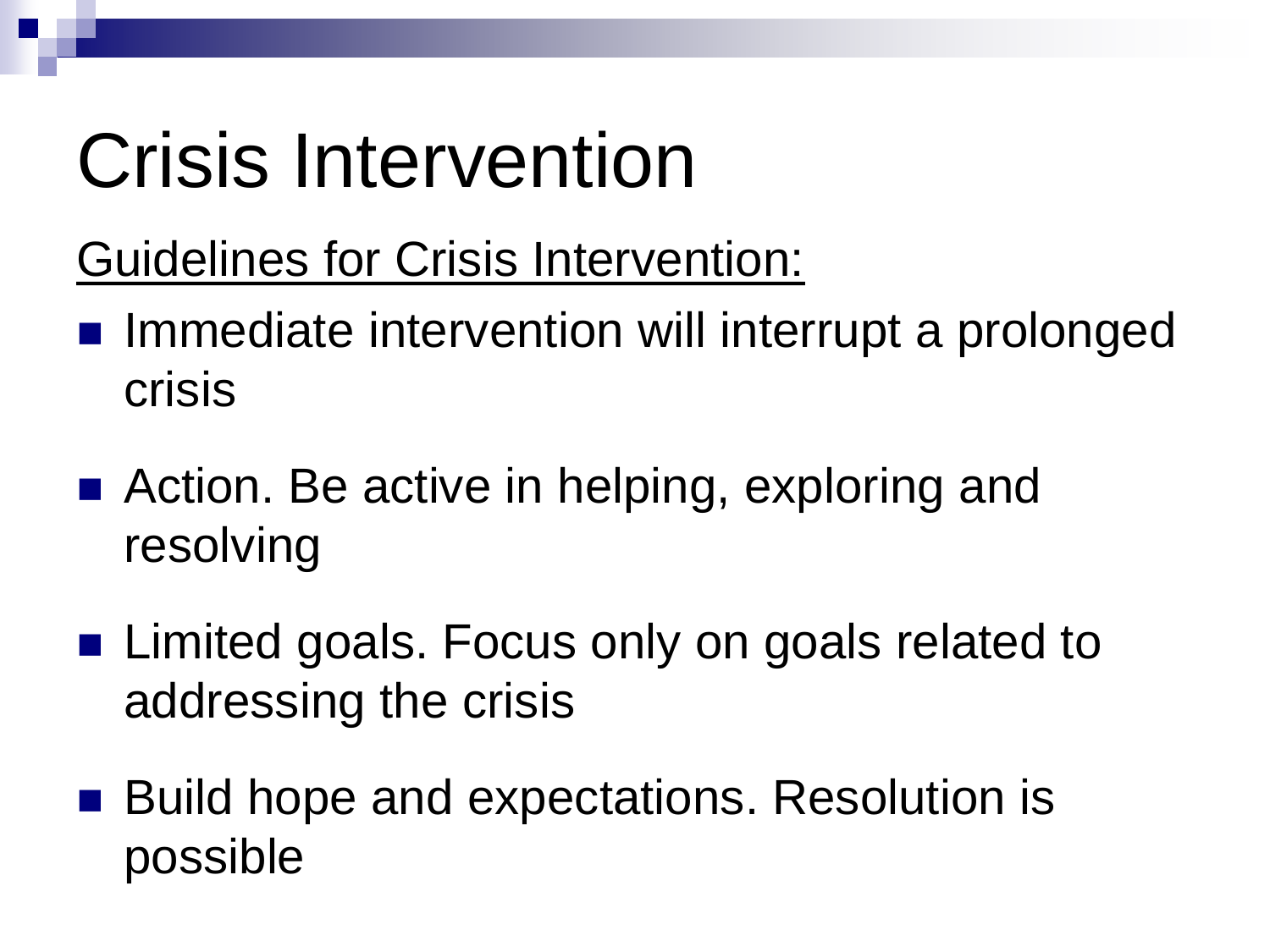- Foster support because lack of it can lead to increased negative outcomes
- Focus on resolution of solving the problem(s) underlying the crisis
- Build self-image and self-confidence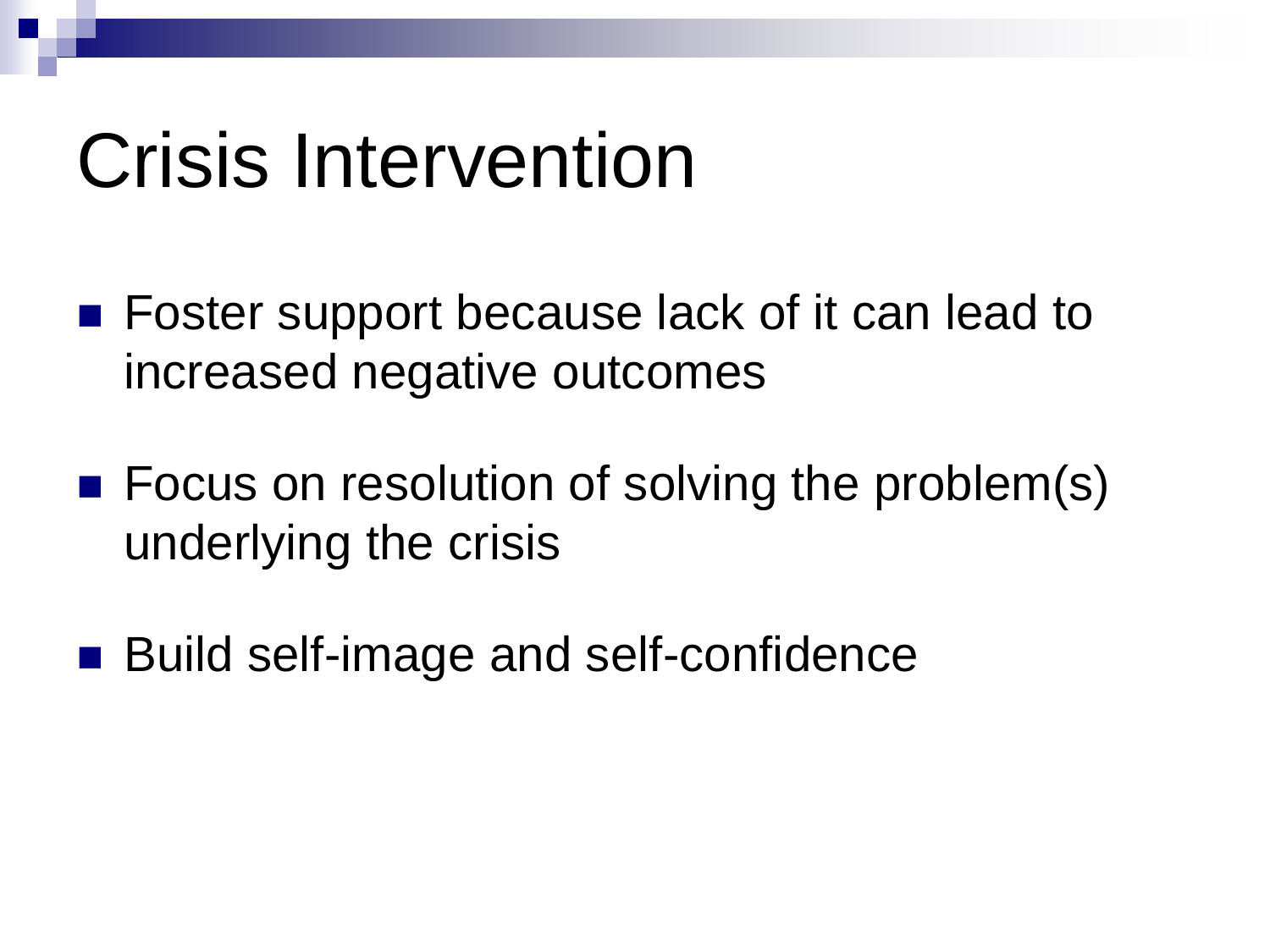#### Crisis for People with Mental Illnesses:

- **Most people with serious mental illness have symptoms** that change over time – they get better or worse as a result of normal life stressors
- The nature of symptoms can lead to a crisis
- Many people with serious mental illness have difficulty coping with stressful situations
- When person stops taking medication and symptoms increase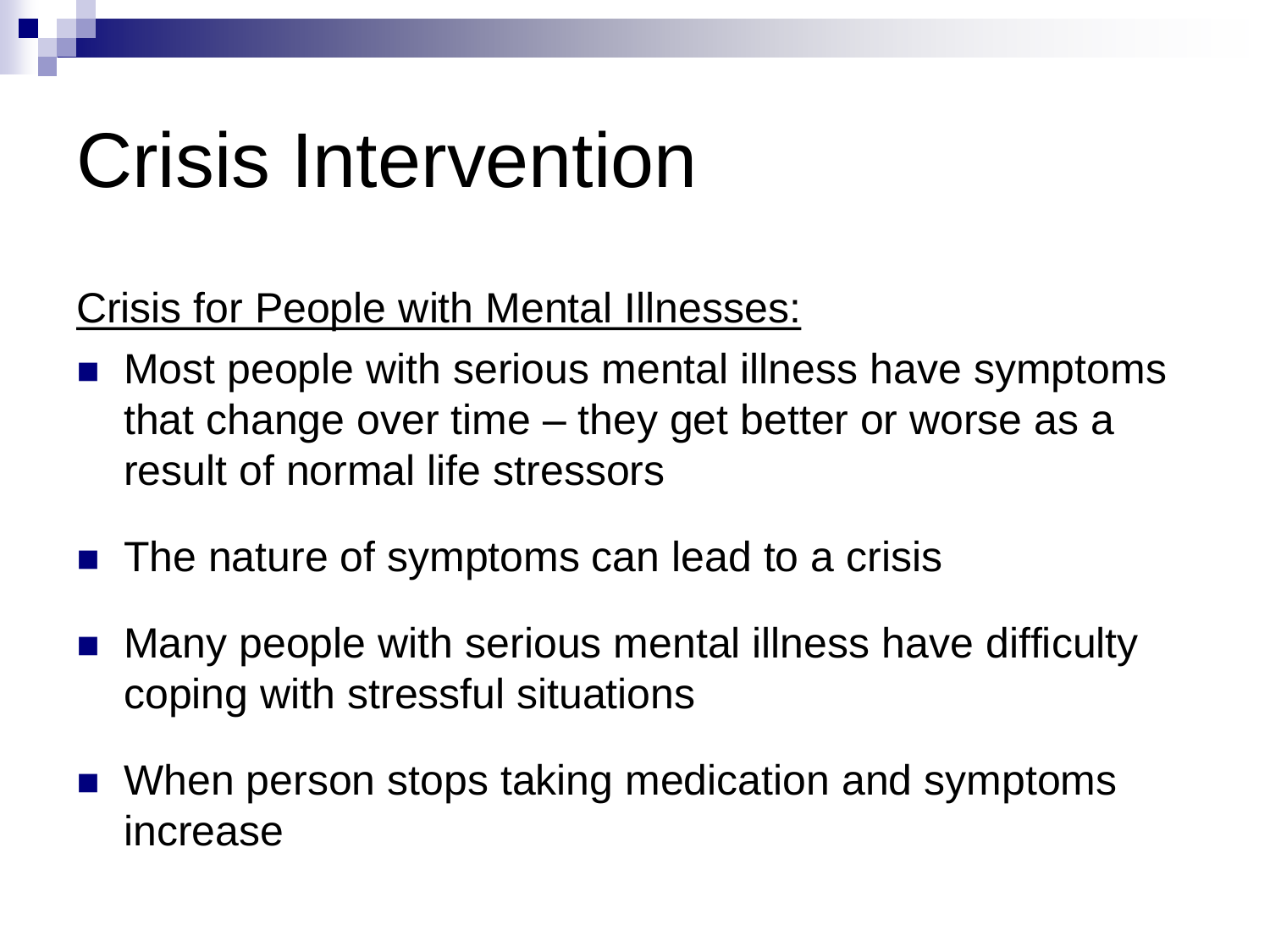## The Logic of De-escalation

- **If you take a LESS authoritative, LESS** controlling, LESS confrontational approach, you actually will have MORE control.
- You are trying to give the consumer a sense that he or she is in control.
- Why? Because he or she is in a crisis, which by definition means the consumer is feeling out of control. The consumer's normal coping measures are not working at this time.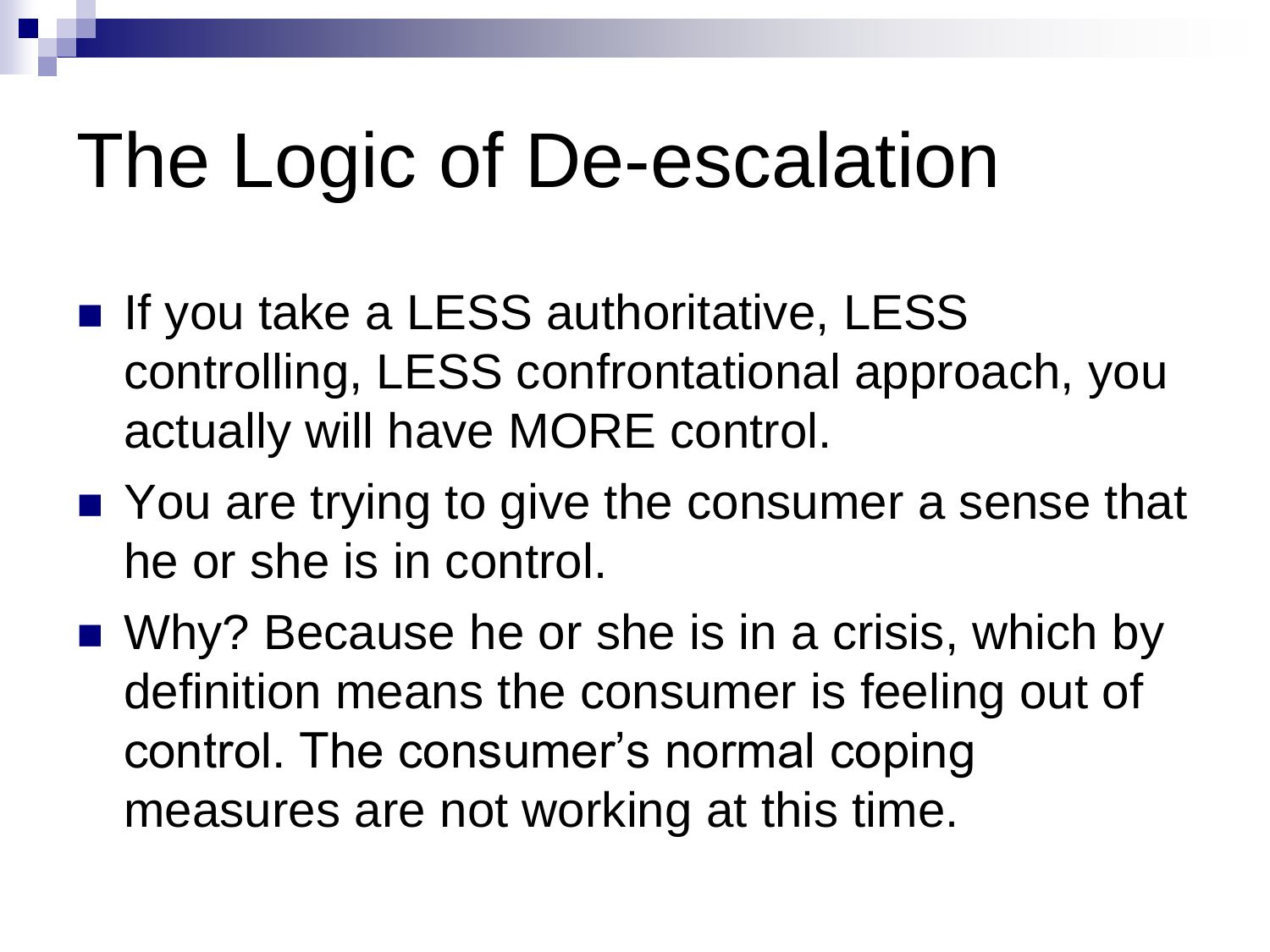#### Crisis Intervention and De-escalation

#### **C.A.F MODEL – Calm, Assess, Facilitate**

**Calm:** to decrease the emotional, behavioral, and mental intensity of a situation

**Assess:** to determine the most appropriate response as presented by the facts

**Facilitate:** to promote the most appropriate resolution based on an assessment of the facts presented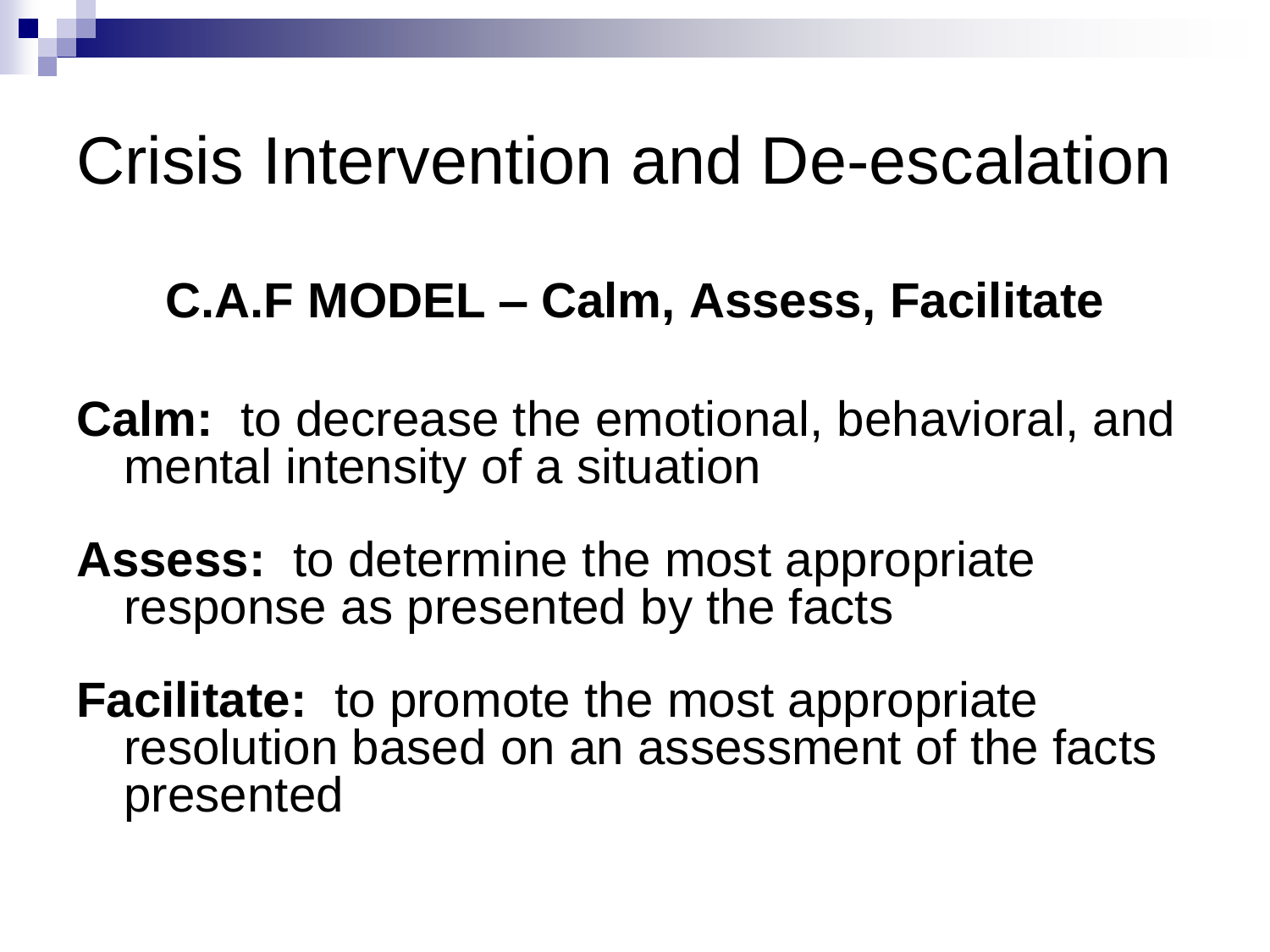## Benefits of the C.A.F. Model

#### ■ C.A.F is a "fluid process"

#### ■ C.A.F. helps to define the intervention

#### ■ C.A.F. provides a blueprint

## **C.A.F enhances officer safety**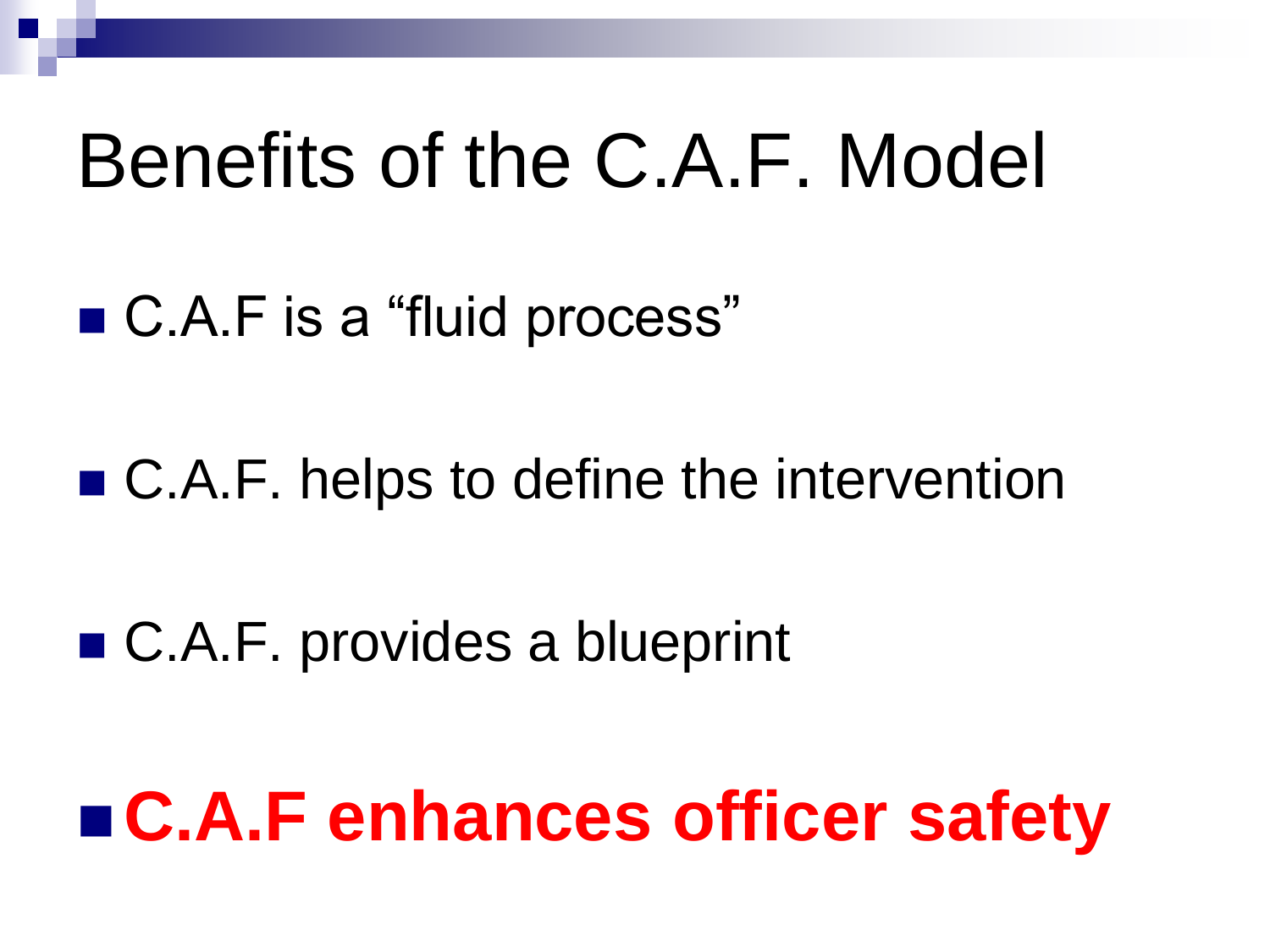#### CALM: Response, Communication and De-escalation

- Goal: to decrease the emotional, physical and mental stress levels of a situation using verbal and non-verbal de-escalation techniques
- The officer's initial response can often facilitate the direction of the encounter toward a more practical and appropriate resolution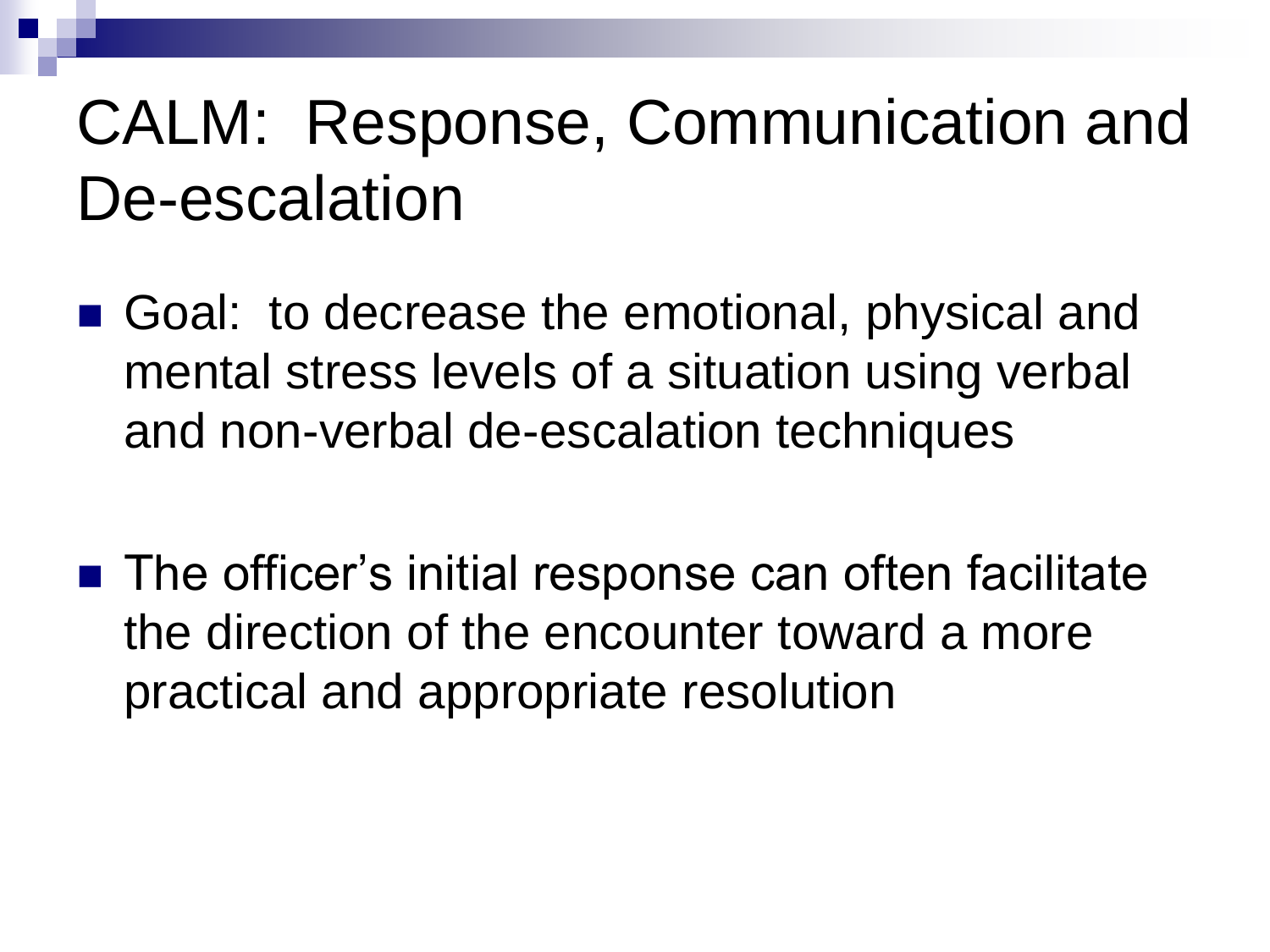## Guidelines for De-escalation

- Maintain safe distance (5-6 ft or 21 ft rule)
- **Use clear voice tone**
- **Use volume lower than that of the** aggressive individual
- Use relaxed, well-balanced, nonthreatening posture (yet maintaining tactical awareness
- Set limits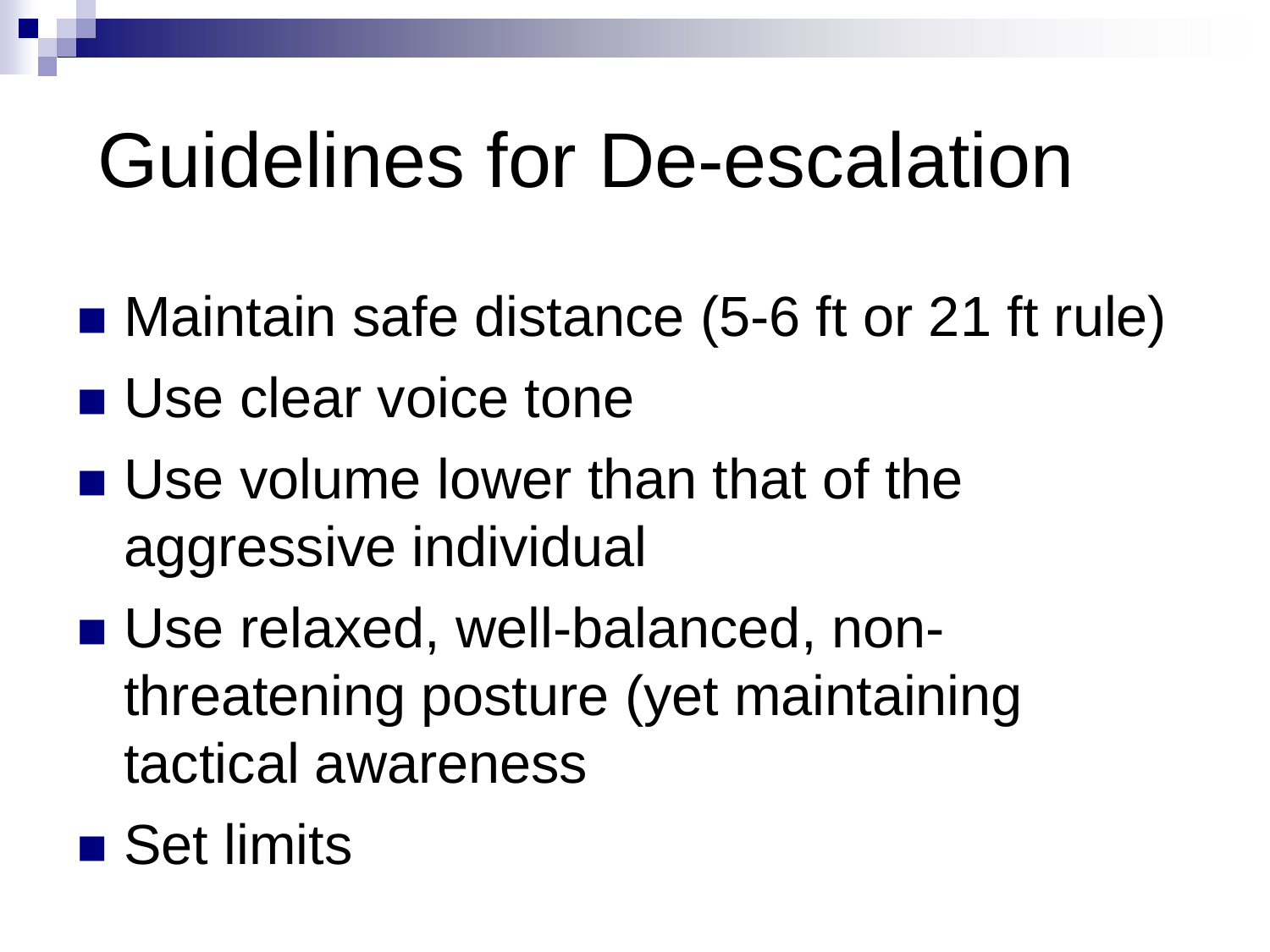- Be active in helping
- Build hope resolution is possible
- Focus on strengths
- **Present self as a calming influence**
- CIT officer demonstrates confidence and compassion
- Do not personalize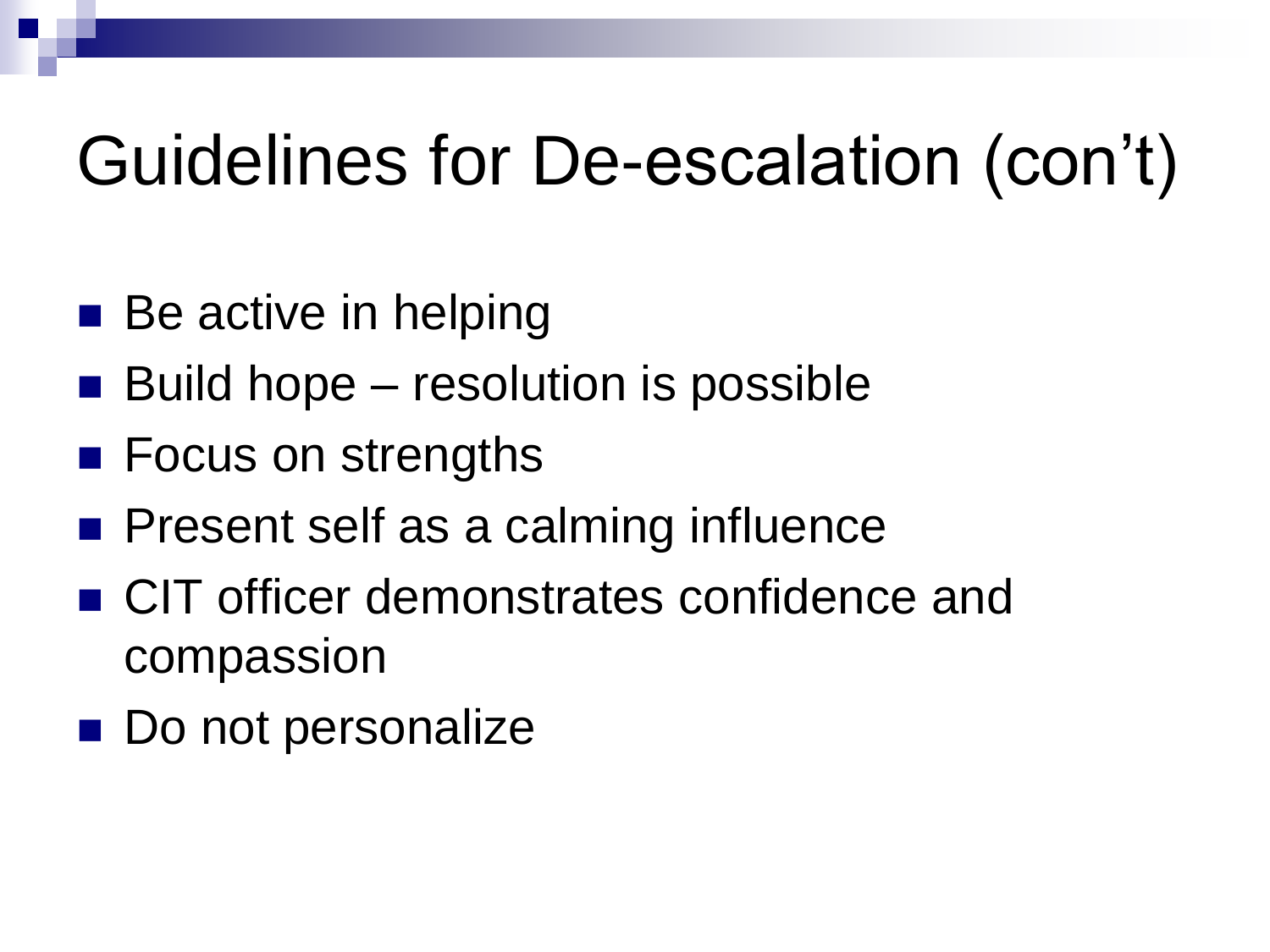- Remove distractions, disruptive or upsetting influences
- Be aware of body language/congruency
- Be aware that uniform, tools can be intimidating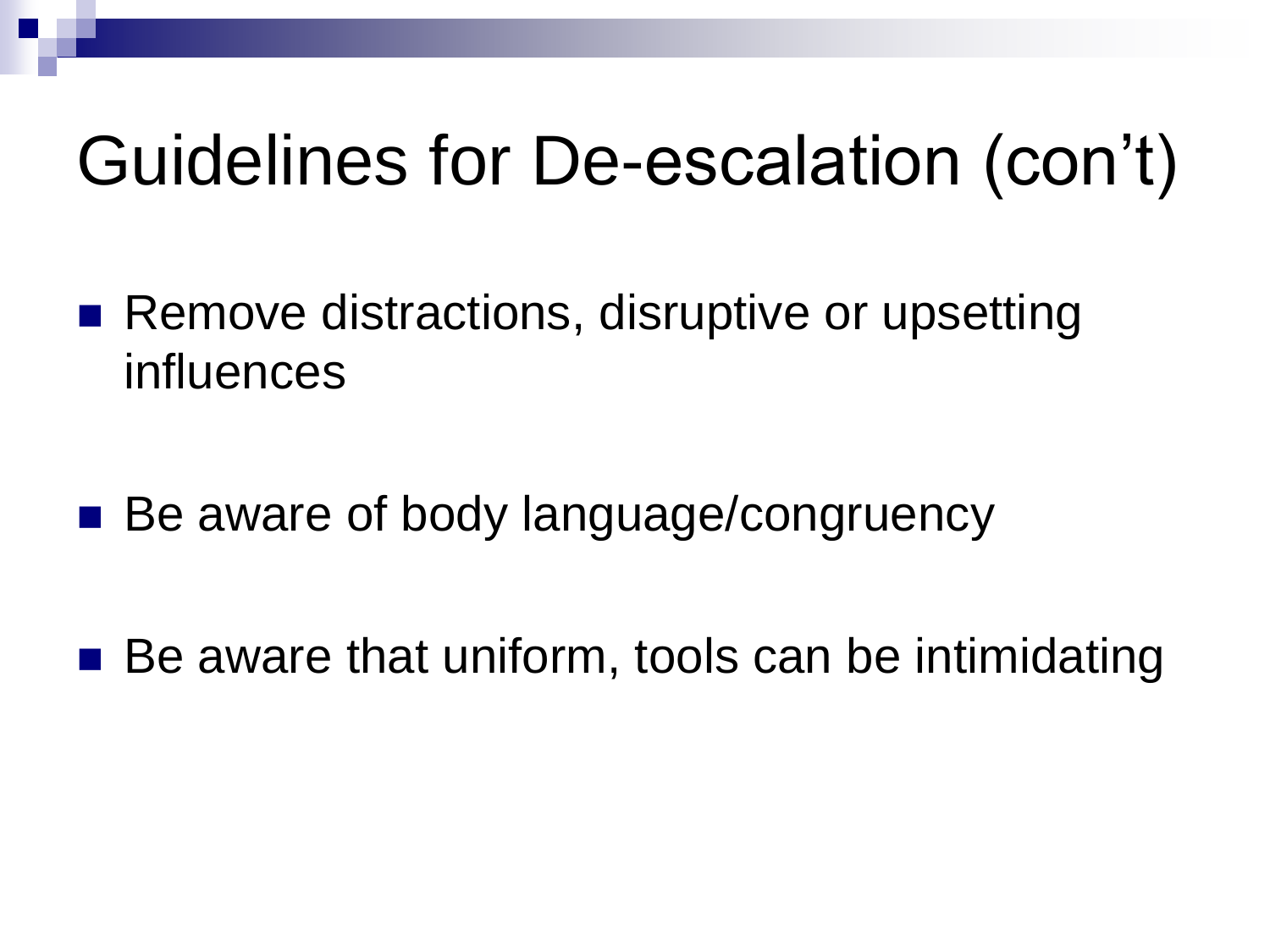- Be consistent
- Use "I" statements
- **Here and now**
- Validation/acceptance
- No promises you cannot keep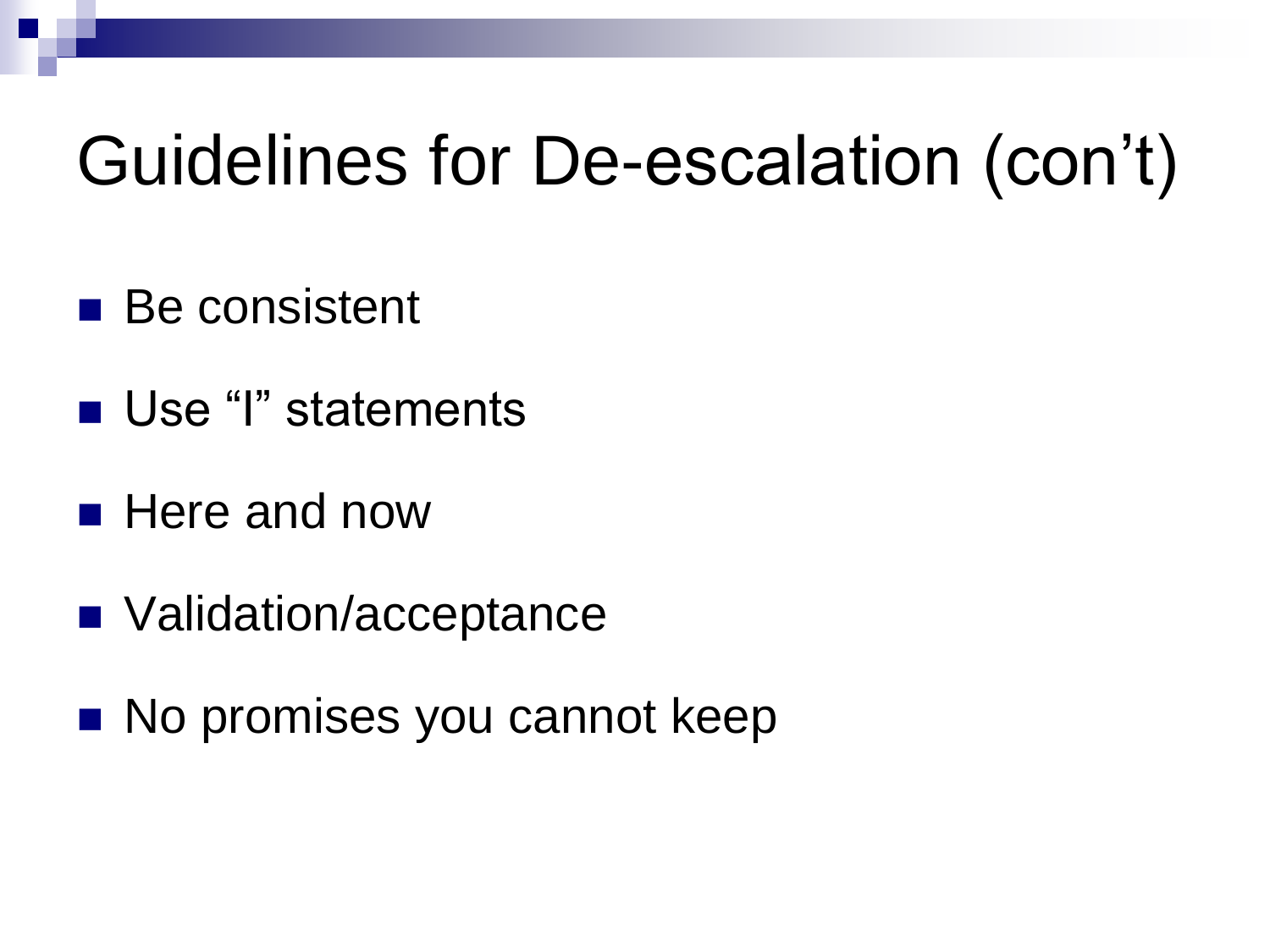- $\blacksquare$  Recognize that mentally ill person may be overwhelmed by sensations, thoughts, frightening beliefs, sounds, environment – provide careful explanations, instructions
- **Determine need for food, water and basic needs**
- Use active listening skills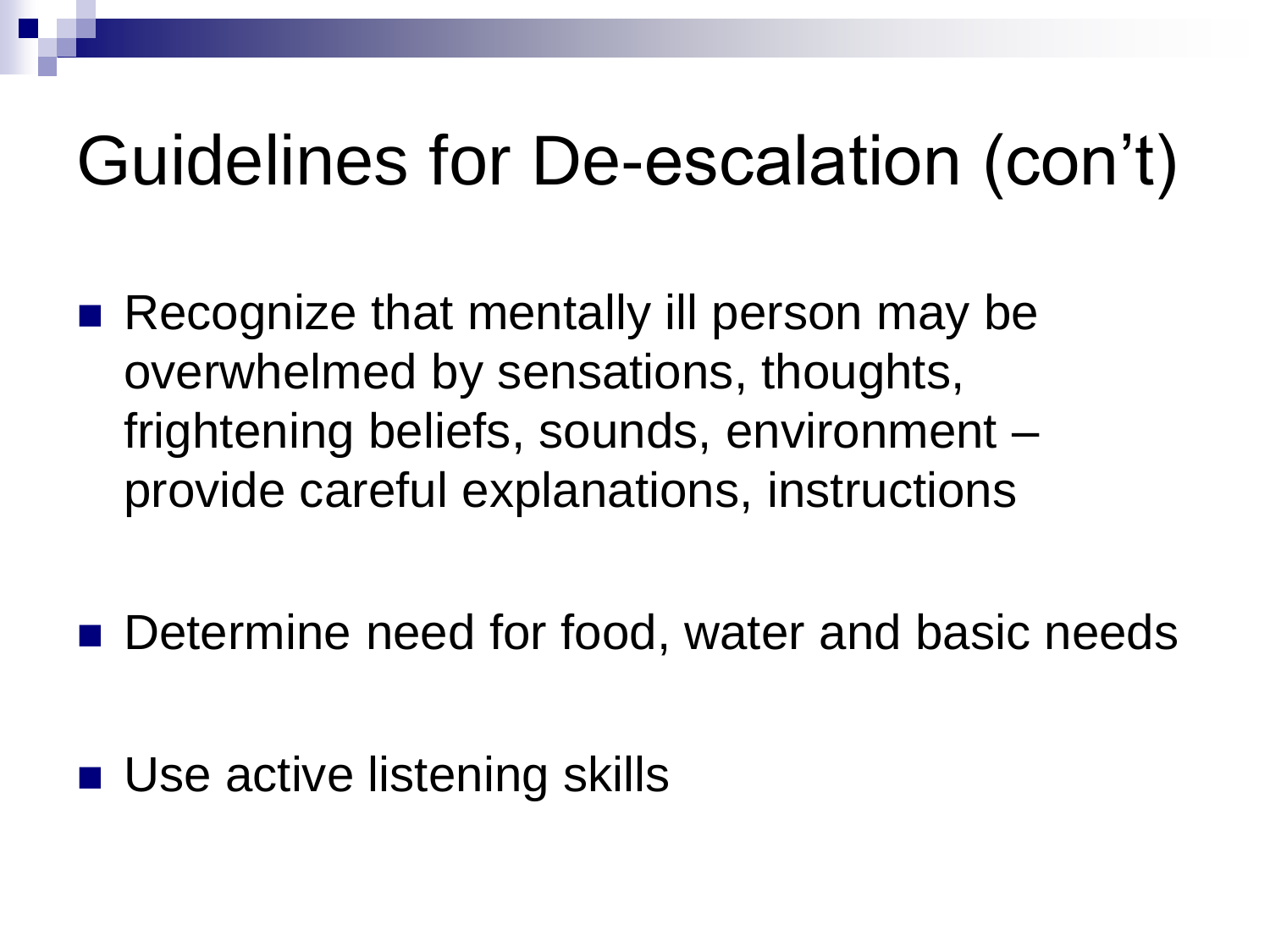#### **The Negotiator's Role: Influencing Behavioral Change**



**Active Listening is the foundation that supports everything else**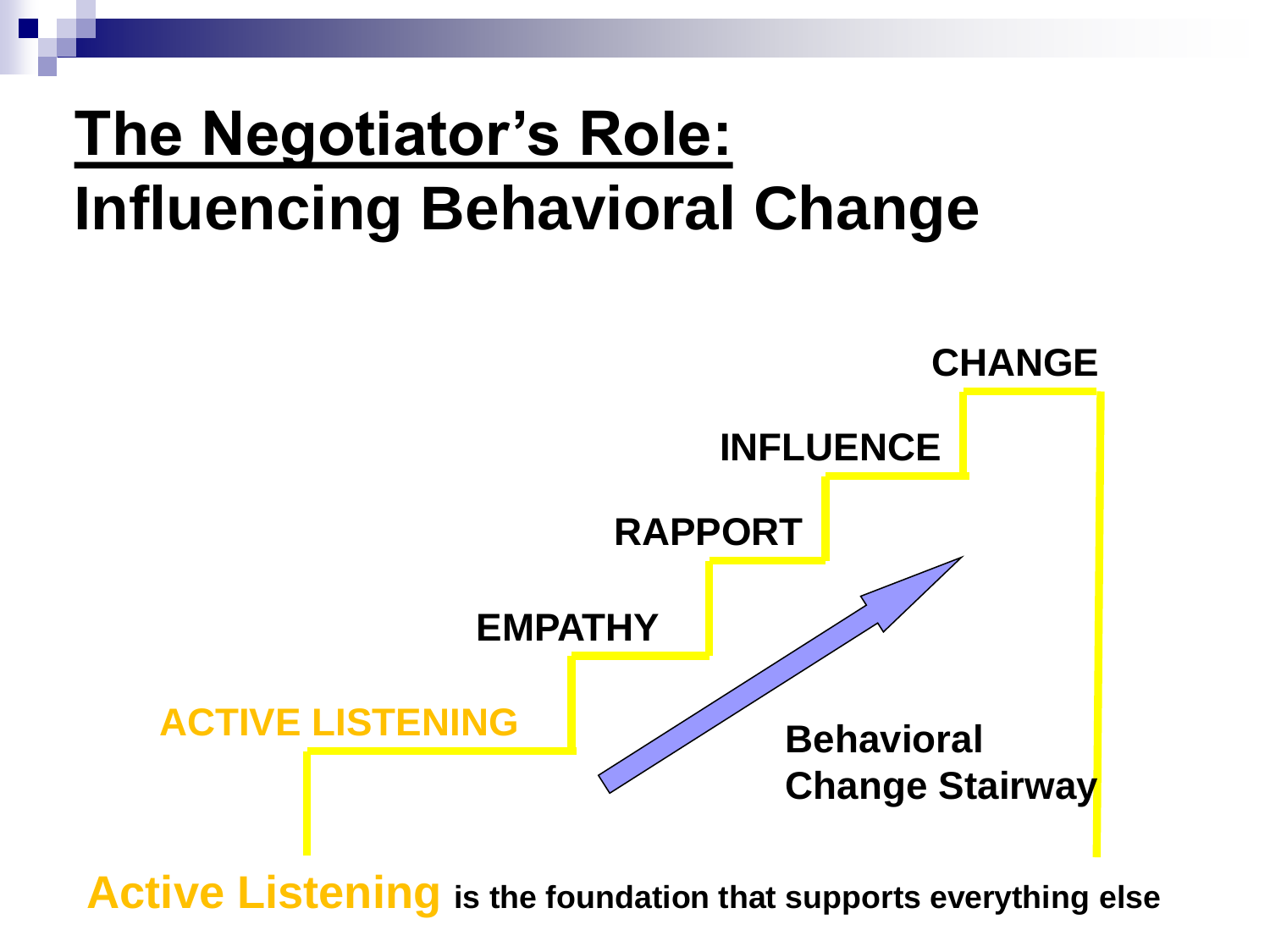## Effective Communication

■ 70% of communication misunderstood

**Effective communication is defined as** passing information between one person and another that is mutually understood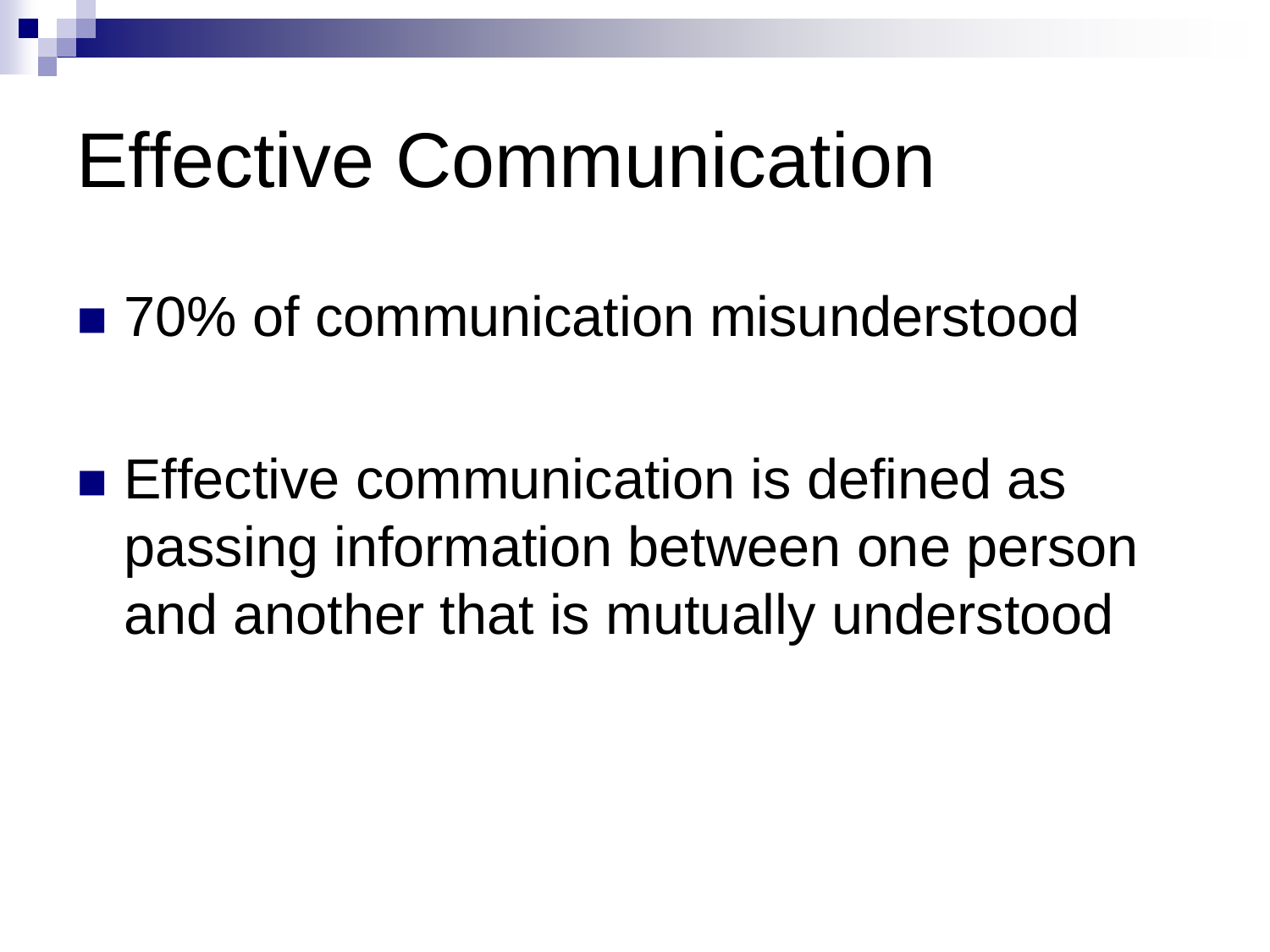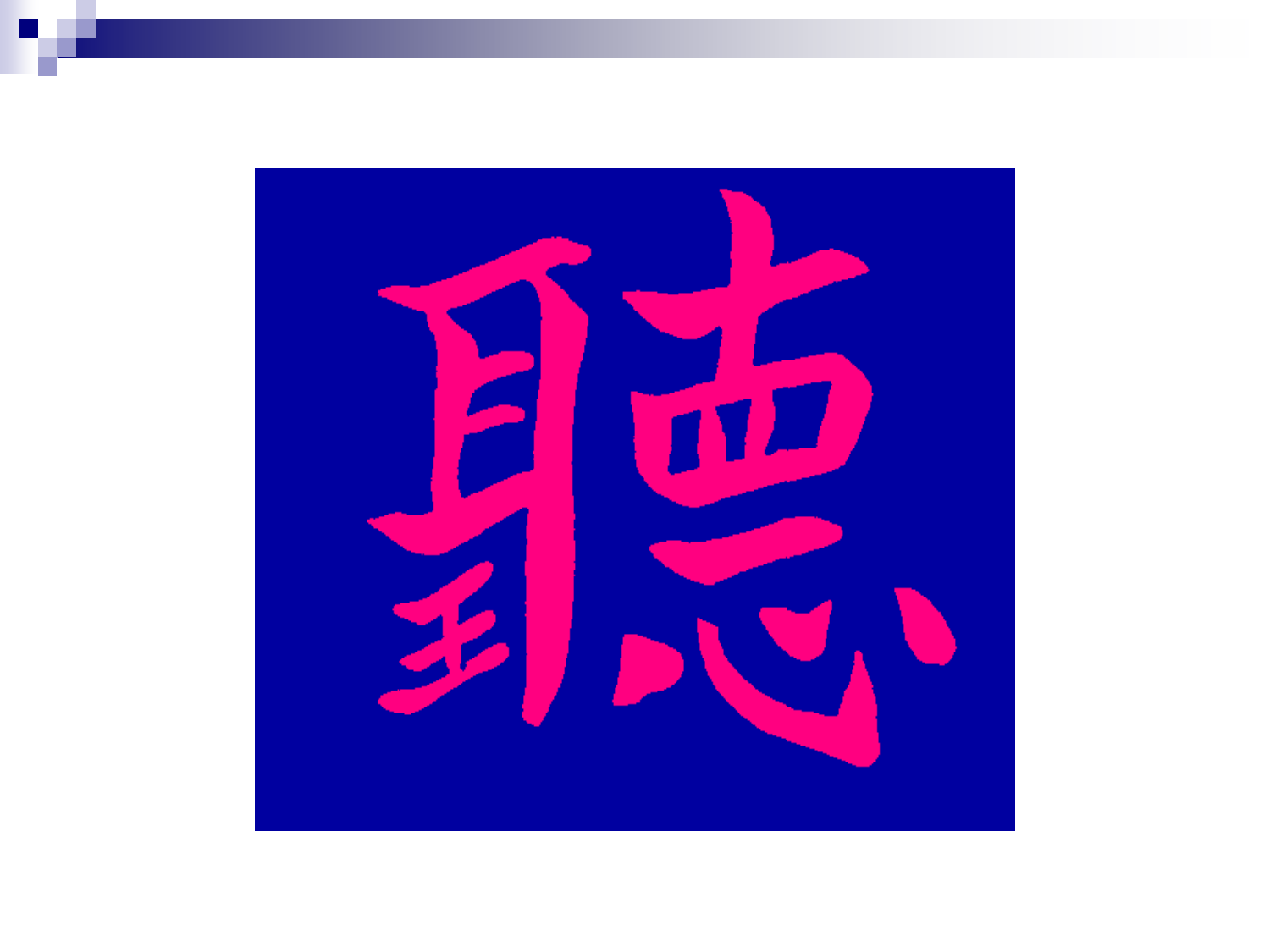## Introduce Yourself

- An introduction promotes communication
- Hi, my name is Doug (or Deputy Smith). I am a CIT officer with the Sheriff's Department.
- Can you tell me your name?
- State what you see/know ("I can see you're upset.")
- State or convey that you are there to help.
- Be prepared to explain the reason you are there (e.g., a neighbor called to say someone is upset)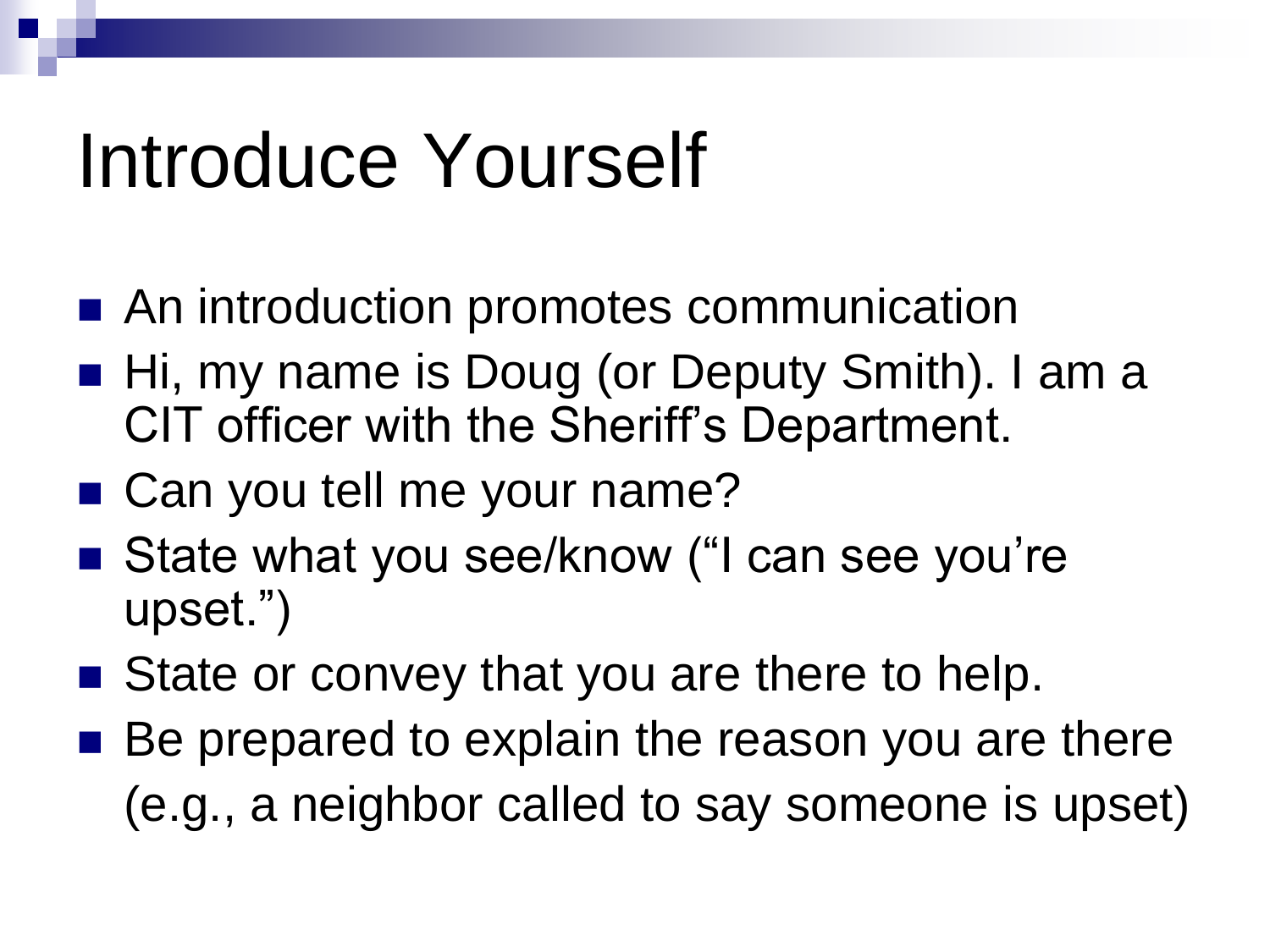## Active Listening Skills

- **Paraphrasing/Restatement: summarizing what** the person said
- Reflection
- Attending
- **Open-ended questions: requires more detailed** answers
- Minimal Encouragers
- **Effective Pauses**
- Silence: sends the message that your are willing to listen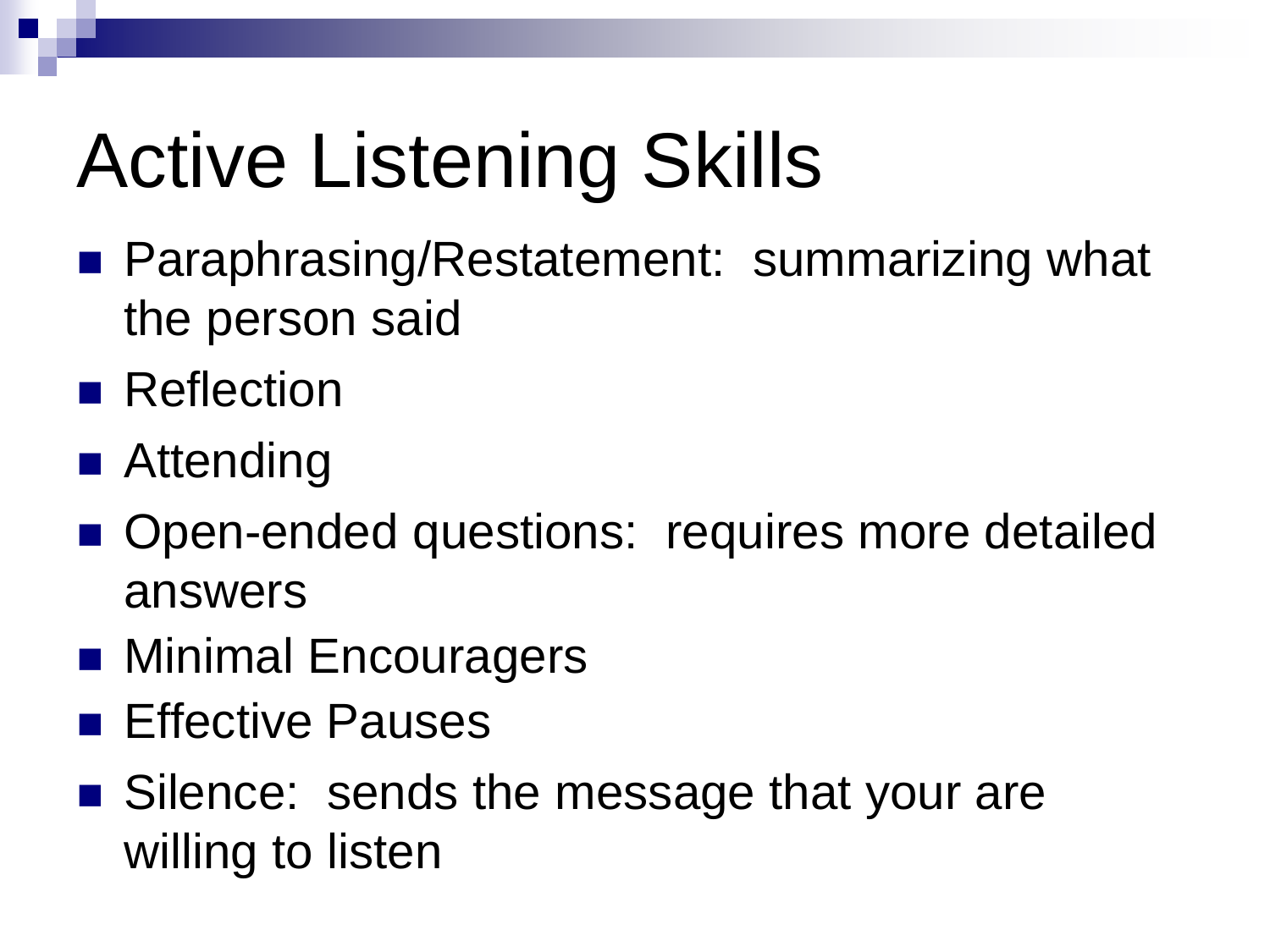#### **Restatement**

#### **Restating or** *Feeding Back* **the facts of the person's crisis situation**

#### **Person in Crisis:**

#### *"I stopped taking my medicine after I was fired and I'm sleeping in my car*

#### **CIT Officer:**

*"You recently stopped taking your medicine, you lost your job, and you don't have a place to stay."*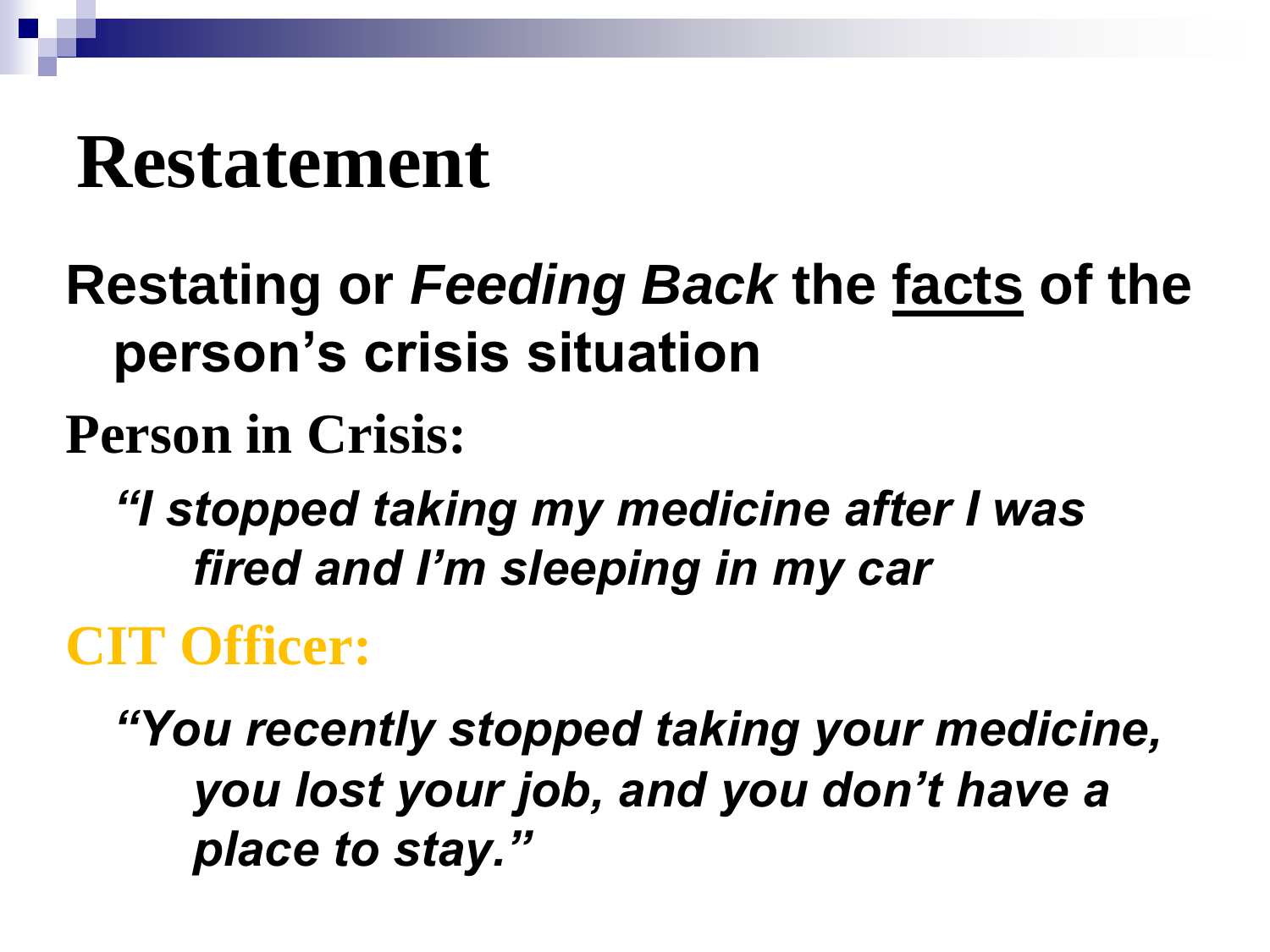#### **Restatement**

#### **The Facts**

**Consumer:** *"I started back using and me and my old lady went to fighting. She left me. I didn't go in today. It was my last chance. I'm fired. It's just not worth it anymore."*

**CIT Officer:** *"Let me see if I understand. You've been using again and you and your wife have been fighting. You lost your job. And you want to give up."*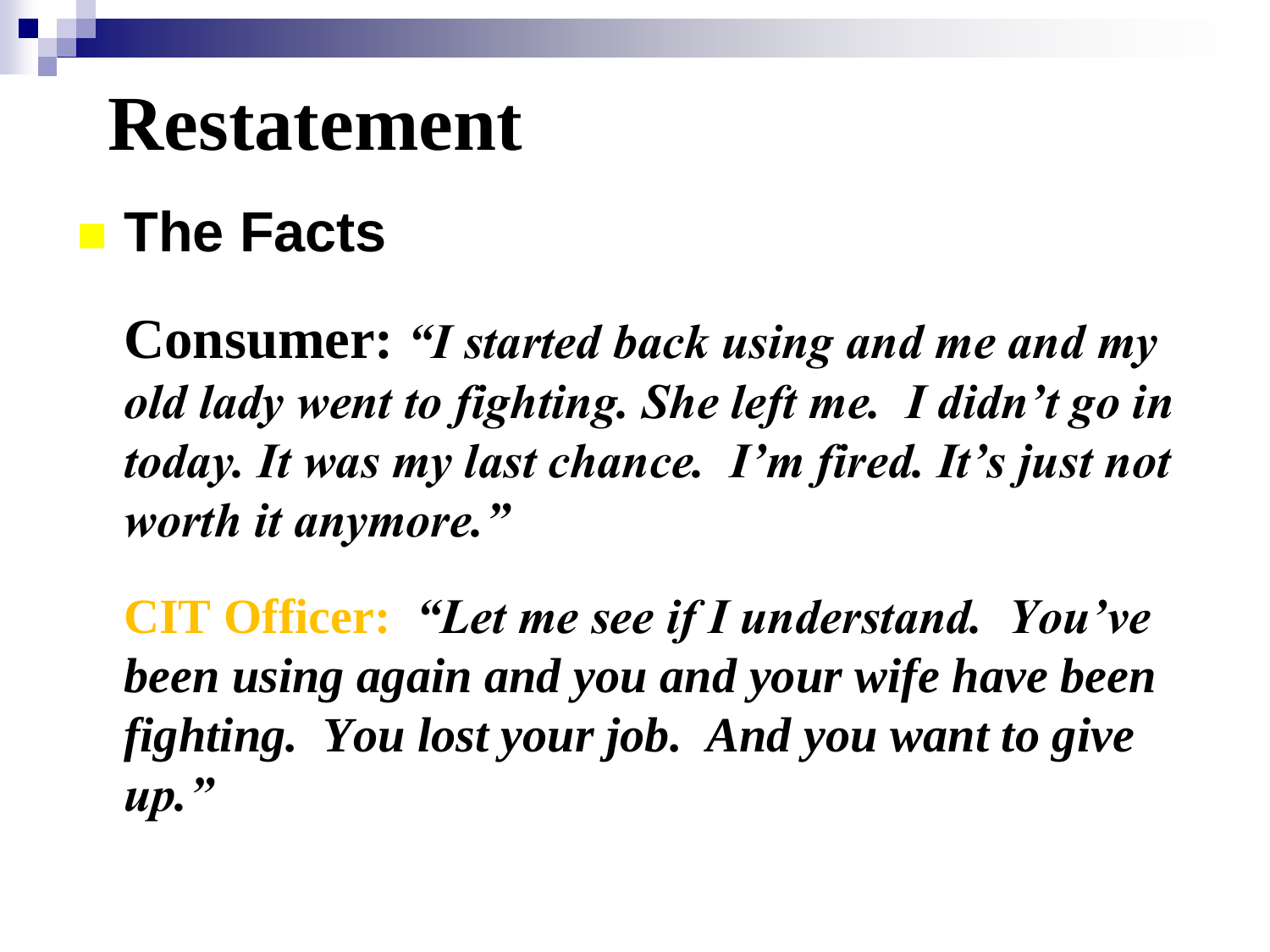## **Accurate Reflection**

## **Reflecting or** *Feeding Back* **the person's feelings about the crisis Person in Crisis:**

*"I'm afraid of sleeping in the car. How can I ever get a room without money?*

**CIT Officer:**

*"You're feeling scared and depressed because you don't have any money and no place to stay."*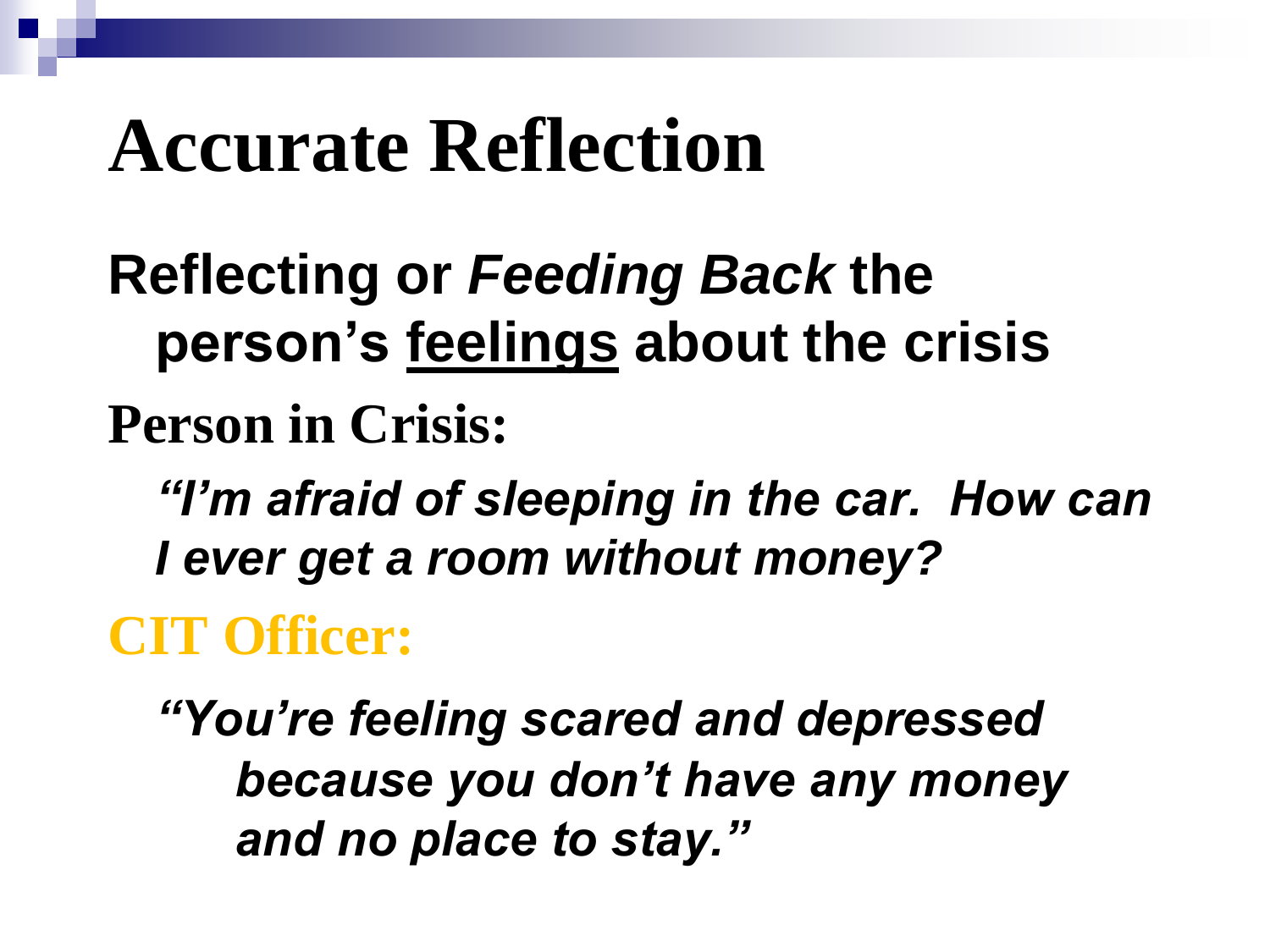#### **Reflection**

#### **The Feelings**

**Consumer:** *"I'm a real fuck up. I had two years. I was going to meetings. My wife and I were doing okay. Work was good. I can't do anything right."* 

**CIT:** *"You sound embarrassed and pretty hopeless about getting your life back together."*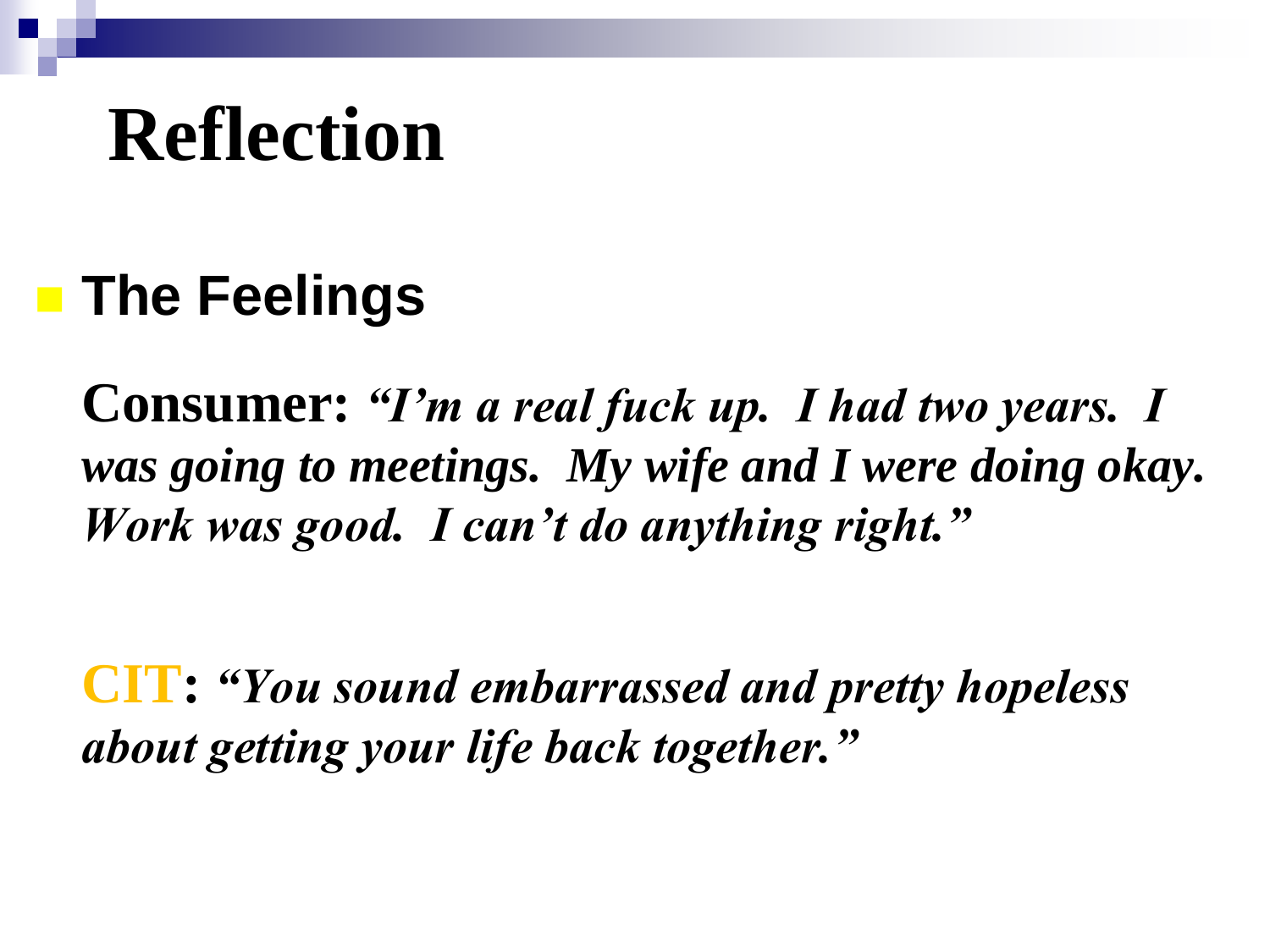## Empathy: An Essential Concept

■ "Identification / understanding of another's situation, feelings and motive."

*Understanding* is Not Agreement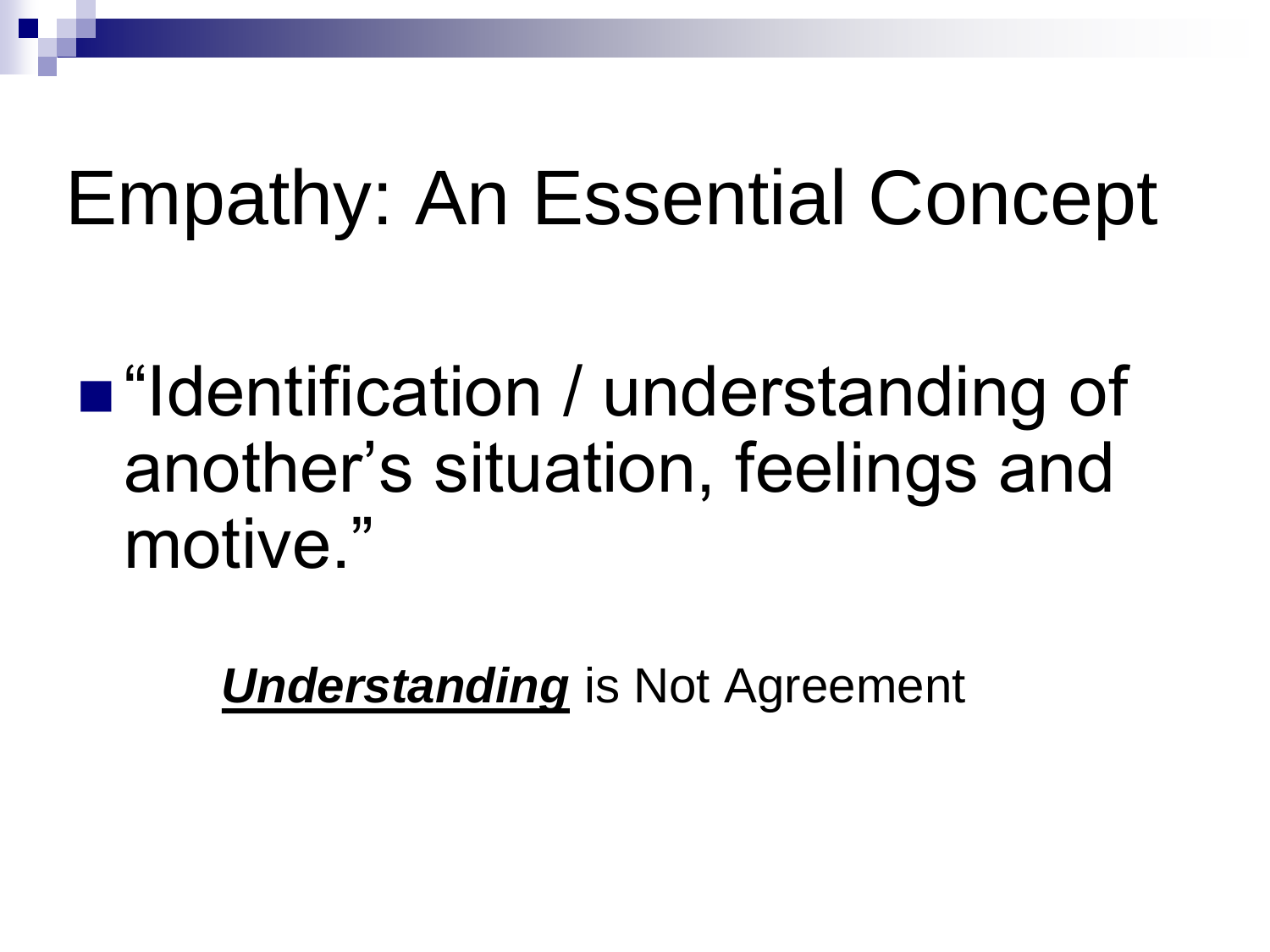## Empathy: An Essential Concept

## **Empathy is not Sympathy**

Sympathy - "...an expression of pity or sorrow for the distress of another..."

American Heritage Dictionary

 $\Box$  Pity and sorrow are not productive

■ It's not necessary to actually "feel what *they feel"* to provide empathy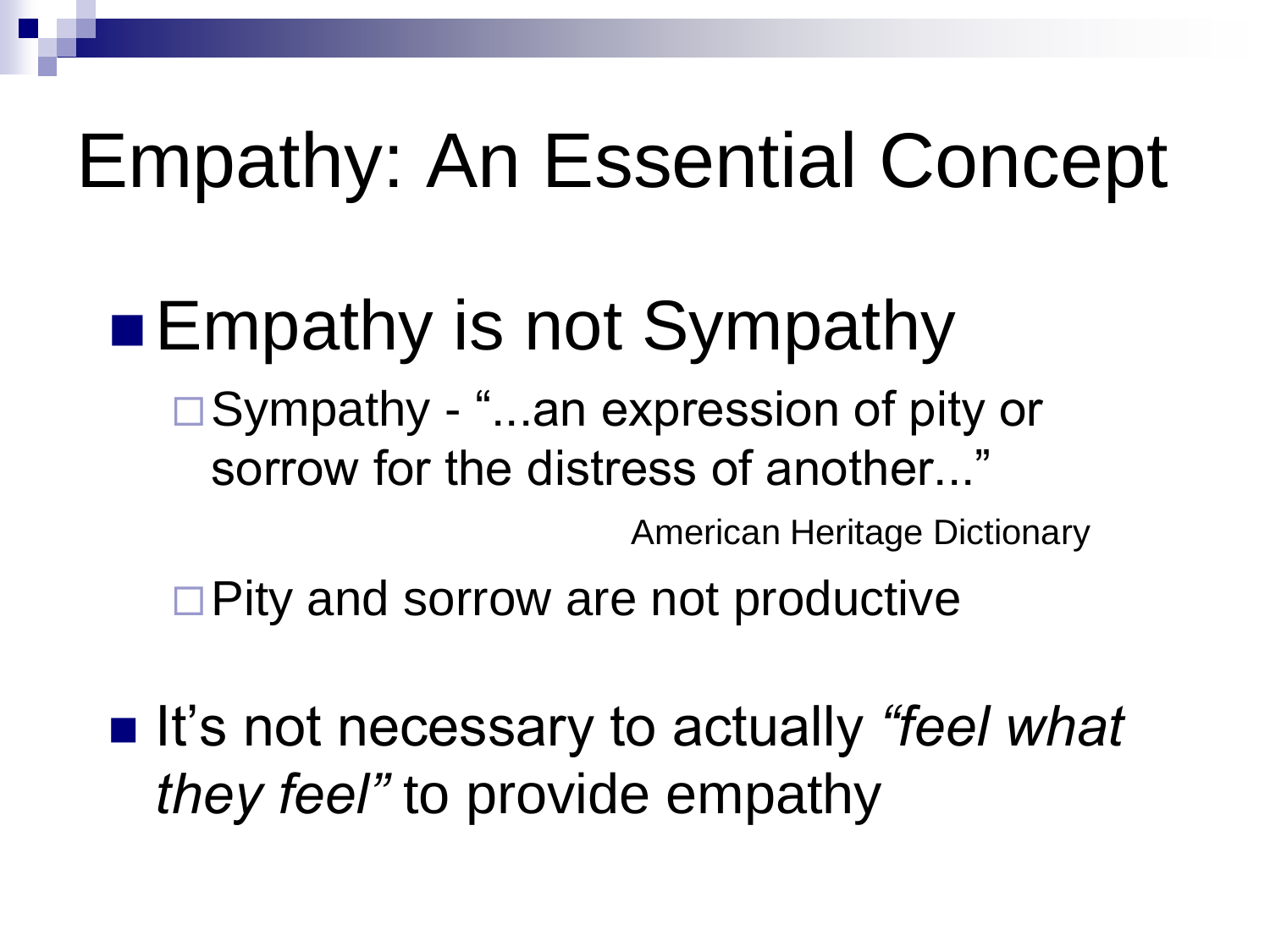# Rapport

## Relationship of mutual trust

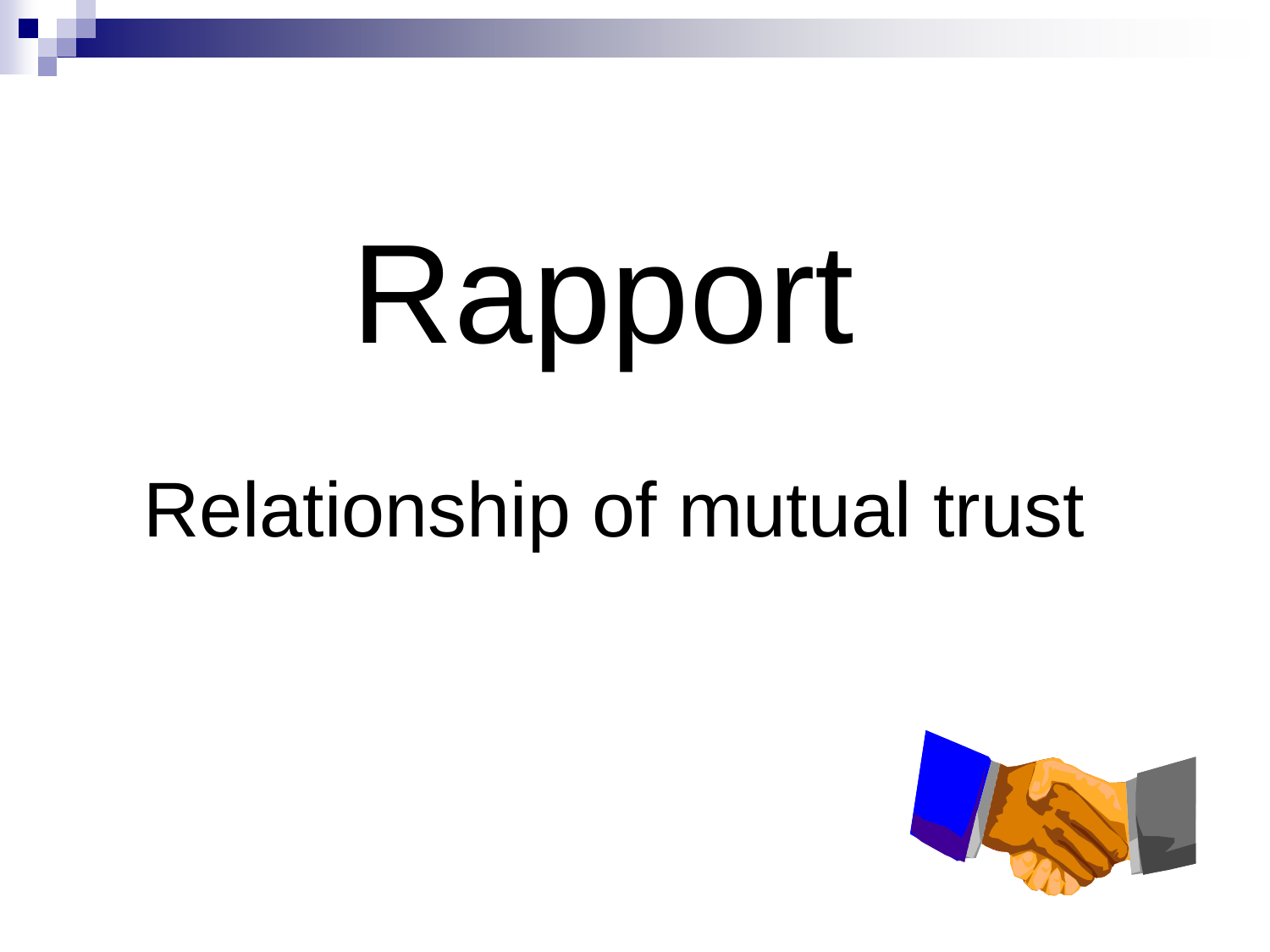## **Communicating Acceptance**

#### **Person in Crisis**

- **Fearful**
- **Anxious**
- **Angry / hostile**
- **Insecure**
- **Paranoid**
- **Acting strangely**
- **Speaking bizarrely**
- **Poor personal hygiene**

#### **CIT Officer**

- **Respectful Introduction**
- **"Please"**
- **"Thank you"**
- **E** Smiling when **appropriate**
- Considers: "What if this **person in crisis were a member of my family?"**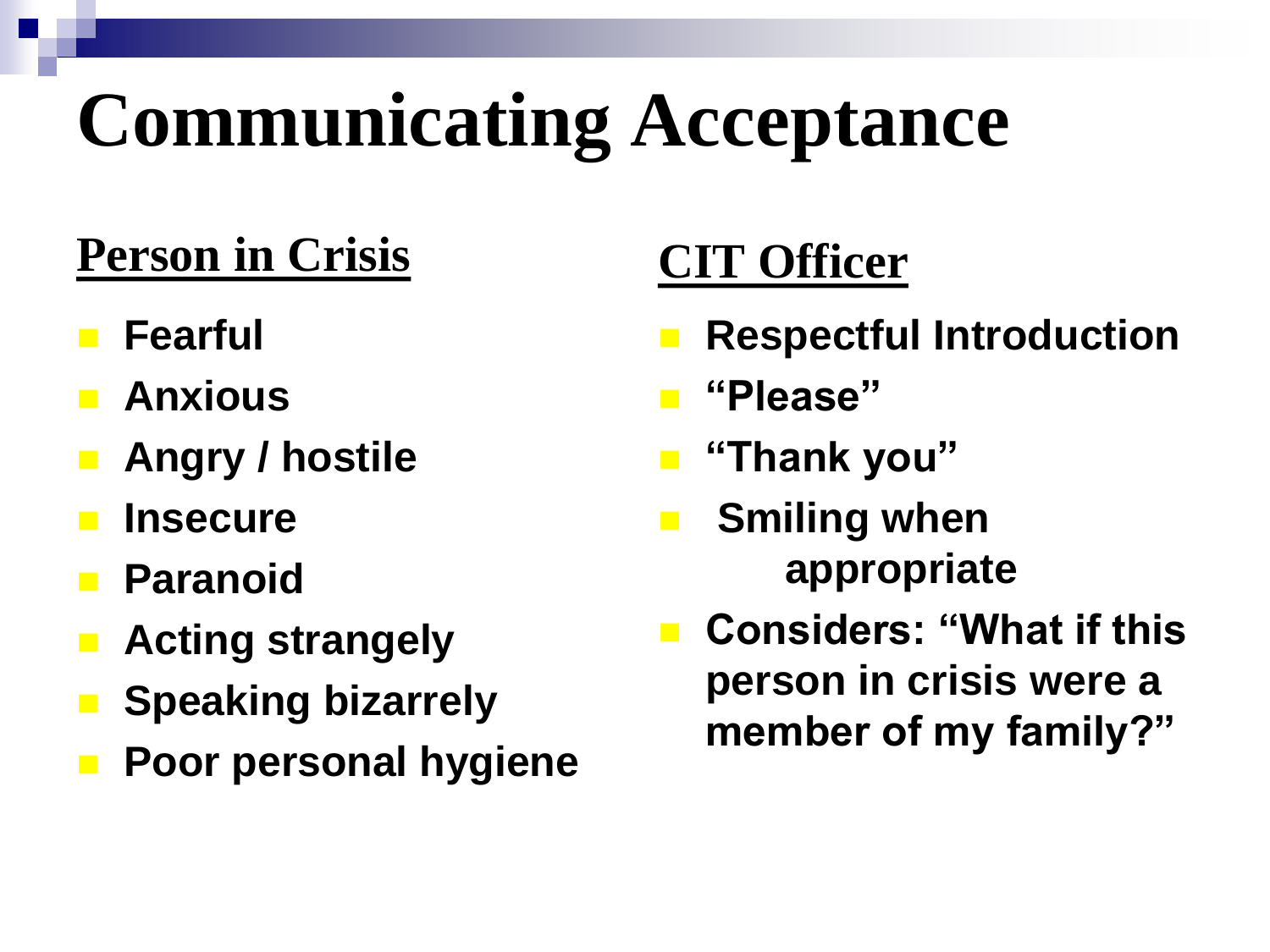#### Effective Verbal Intervention Must Be:

- Specific precise, explicit, clear
- Concise short, to the point, simple
- Directive instructive, communicating clearly what you want the individual to do

*Broken Record Technique – purposeful use of repetition*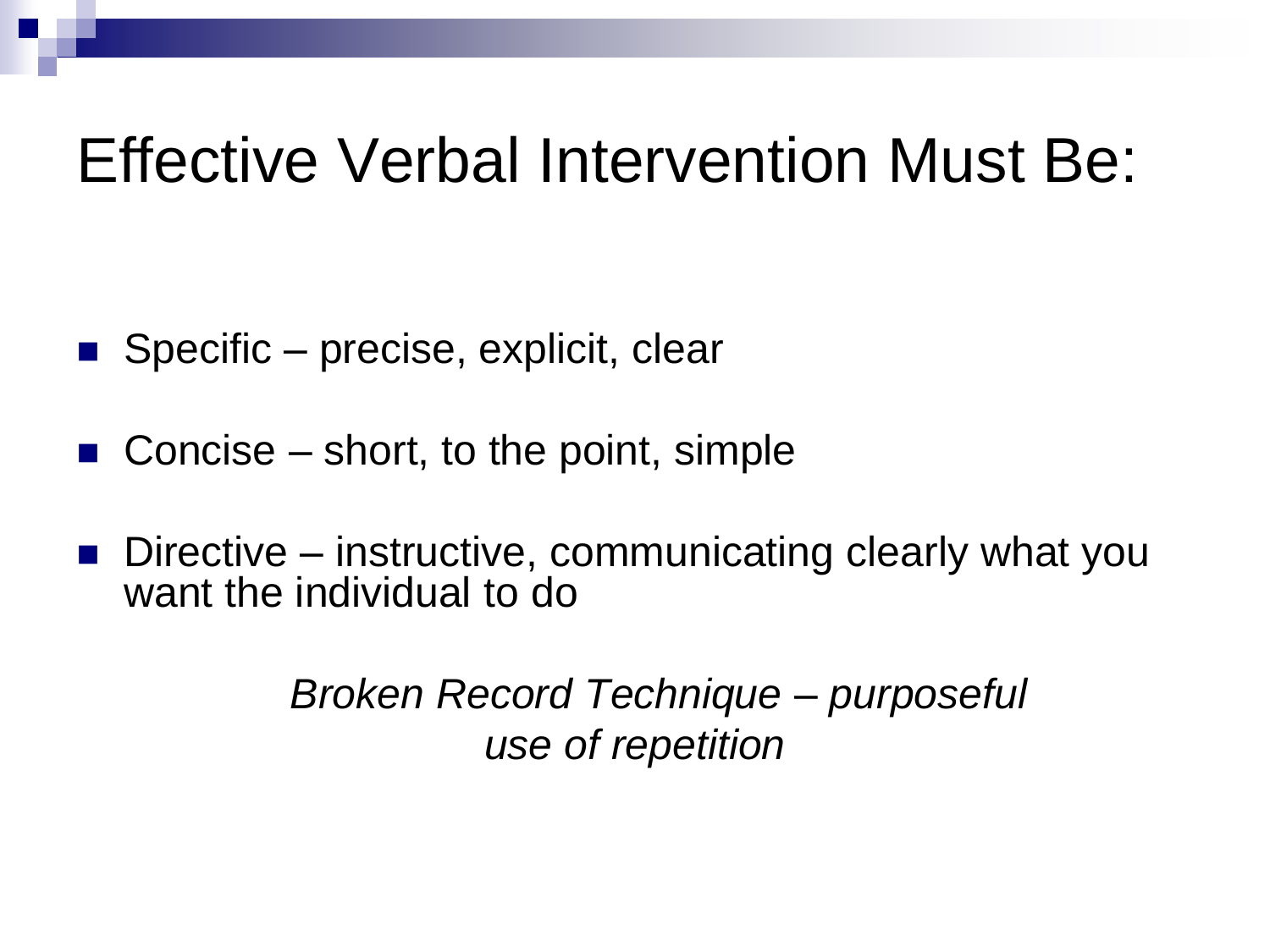#### ASSESSMENT: Evaluate the Situation

- Goal: To determine the most appropriate response as presented by the facts
- Assess for a mental illness and/or substance use
- Assess for Orientation (time, place, person)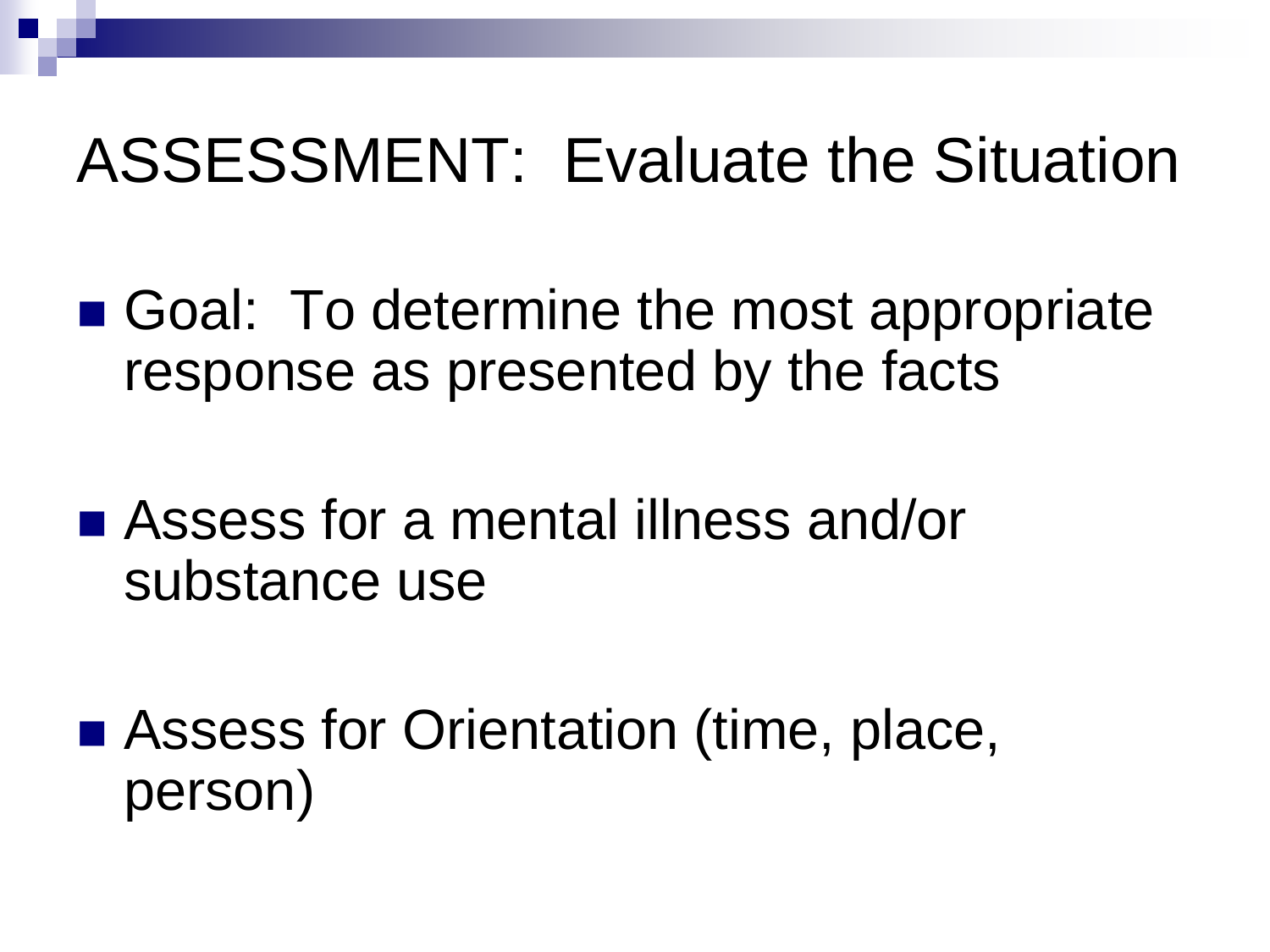## ASSESSMENT (con't)

- **Focus on verbal, behavioral and** environmental indicators
- Be aware of signs for suicide and/or violence
- Medical emergencies
- Medical/physical conditions that could mimic mental illness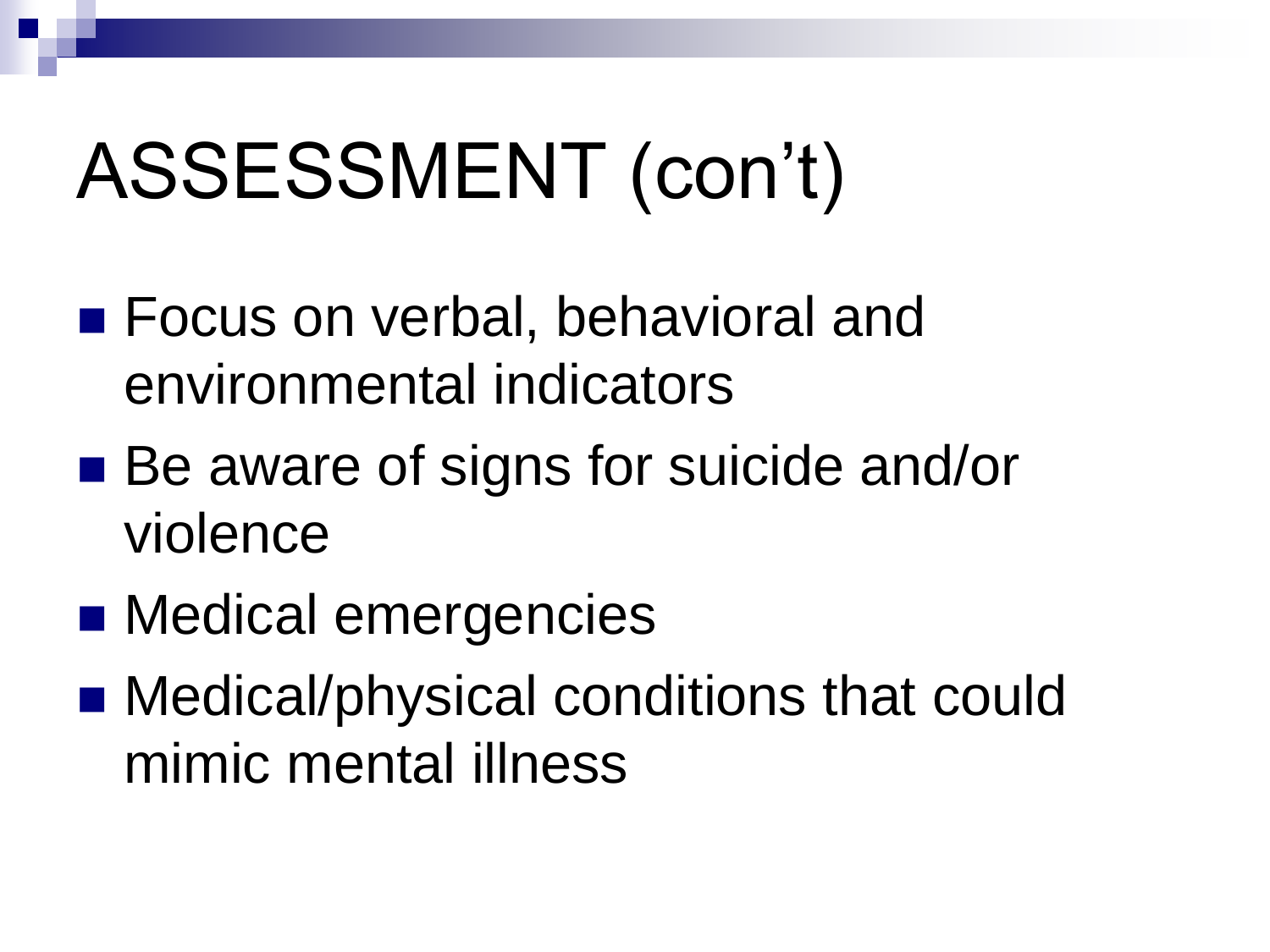## Assessing- B.E.F.A.S.T.

- $B -$ Behaviors
- E Emotional/Mood
- $\blacksquare$  F False Beliefs and Perceptions
- $\blacksquare$  A Appearance
- $\blacksquare$  S Speech
- $\blacksquare$  T Thinking Form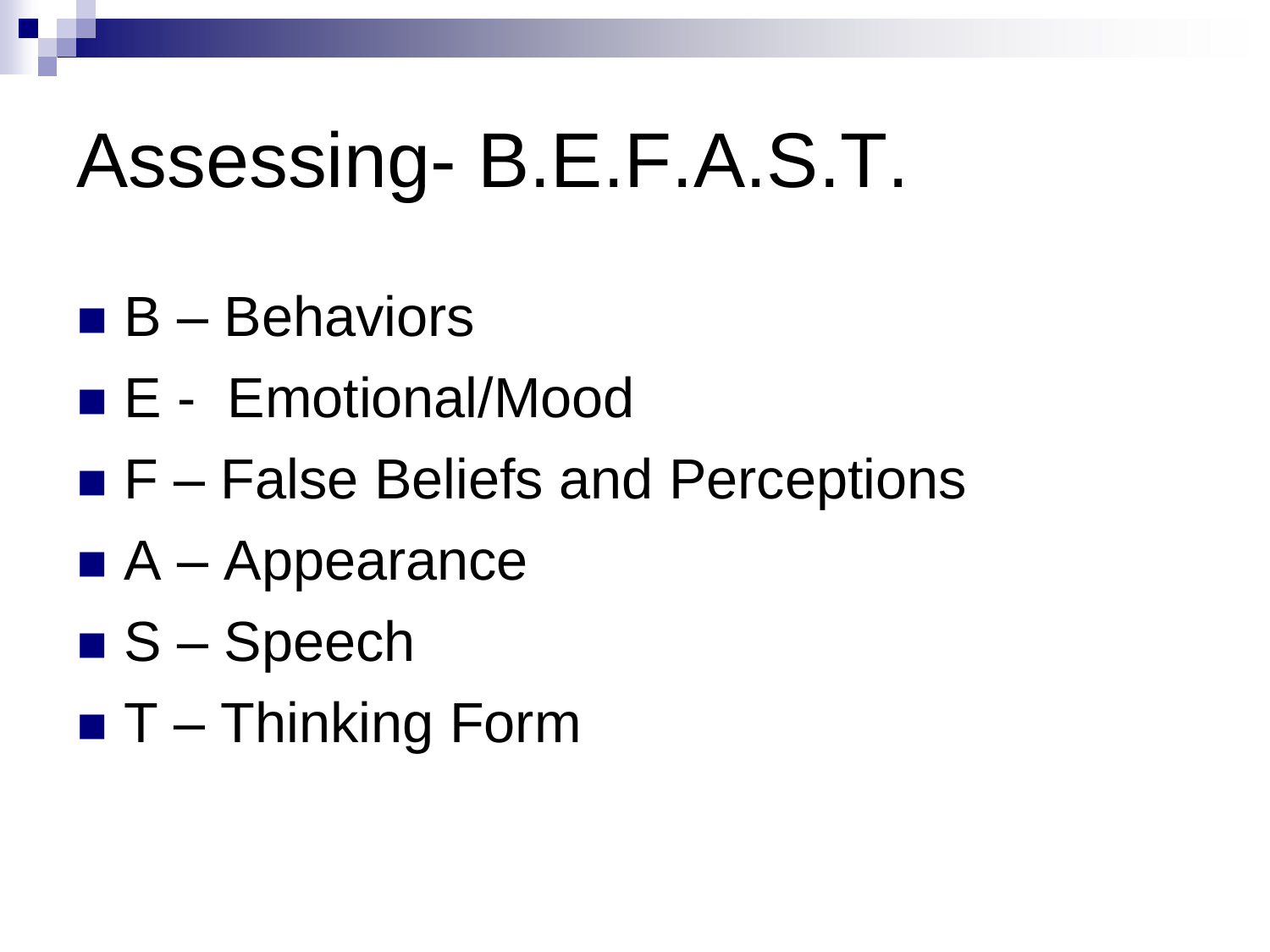## Assessing – B.E.F.A.S.T.

- *B - Behavior*: actions, gait, movement, mannerism
- *E - Emotions/Mood*: steady or sustained emotional state assess, expressions and feeling tone
- *F - False beliefs & Perceptions:* delusions and **Hallucinations**
- *A Appearance*: dress, grooming, posture, gestures, facial expressions
- S *Speech*: rate, volume, and pace, abnormalities
- *T - Thinking form* (flow) of thought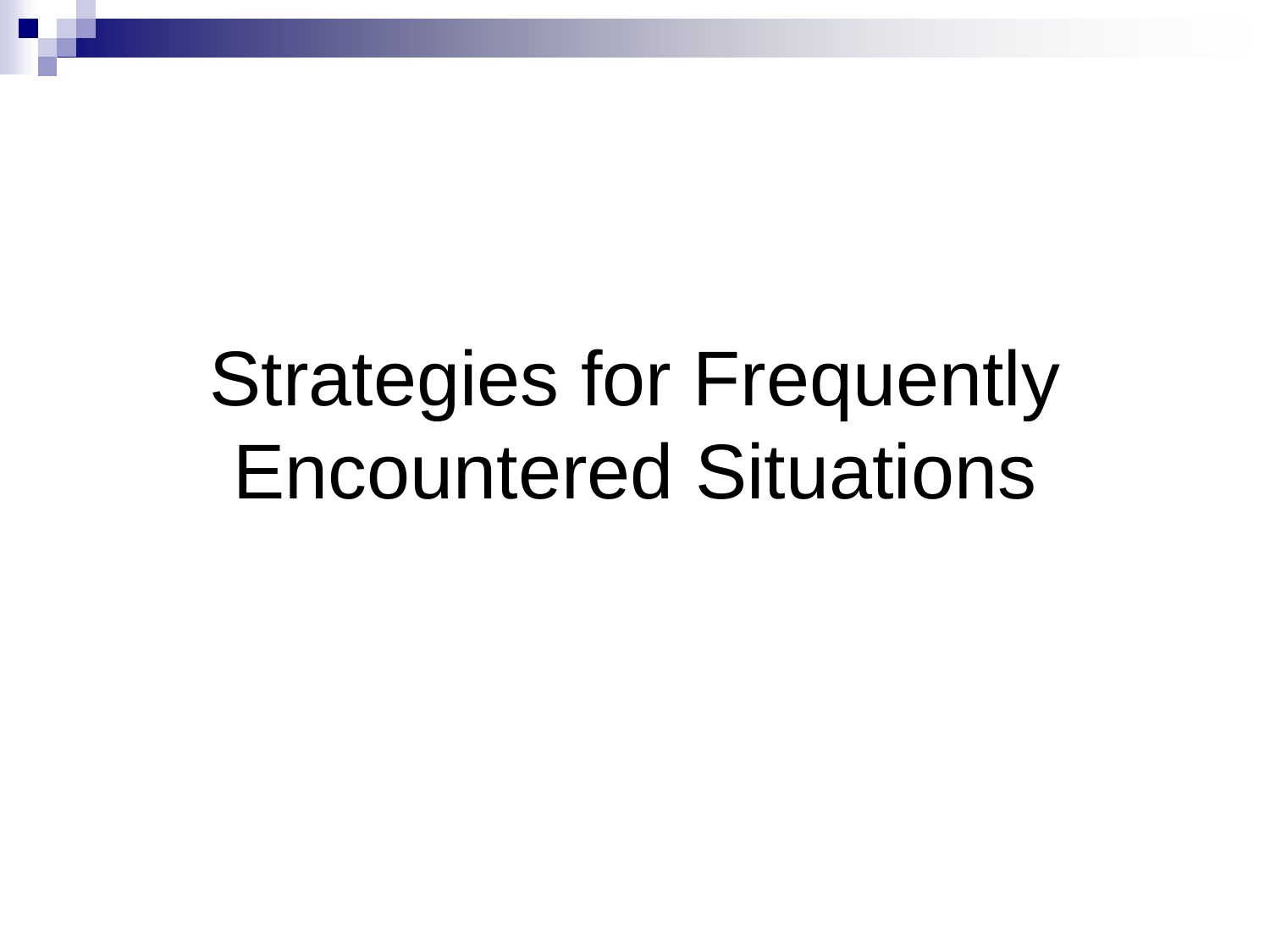#### **Psychotic (Disorganized Thinking) and verbally aggressive**

 Allow person to vent energy, maintain safe distance, talk in low voice, broken record, reassure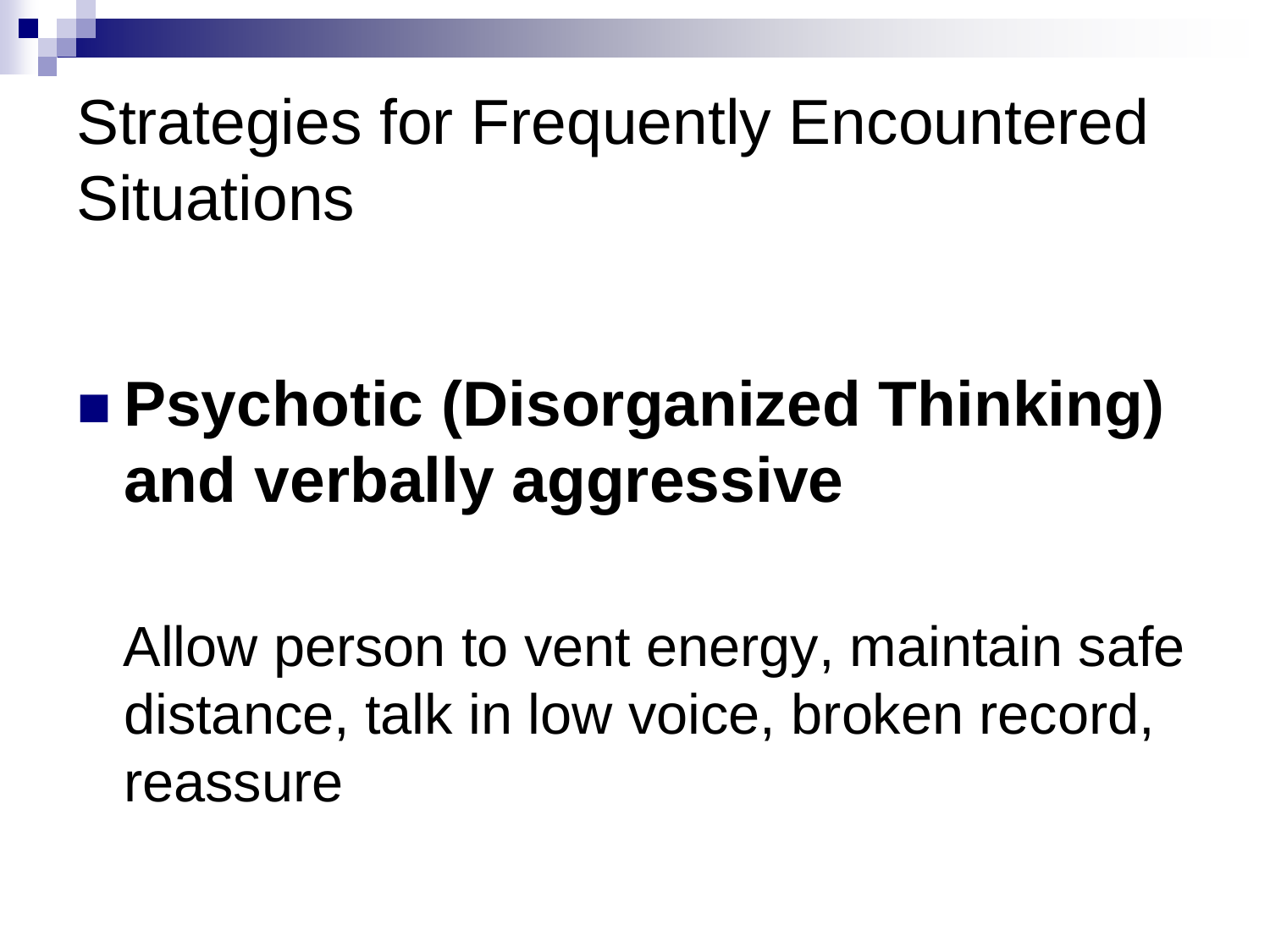#### **Hallucinations**

 Validate the experience for the person, can indicate you don't hear the voices, have person focus on you, offer help, safety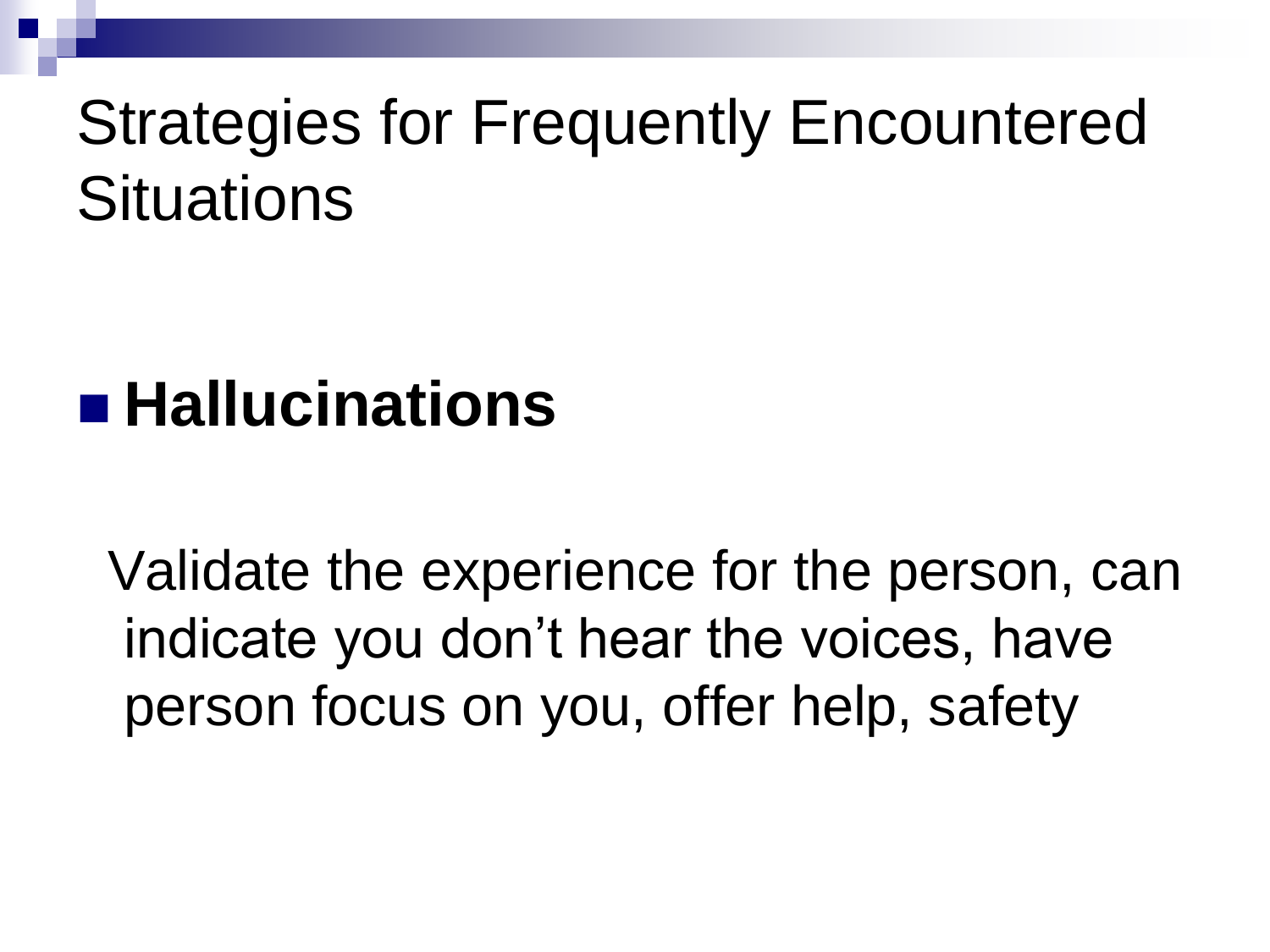#### **Delusional statements (may include paranoia)**

 Recognize their view, indicate it is not your view, but you are willing to help, do not argue or debate, focus person on what you need them to do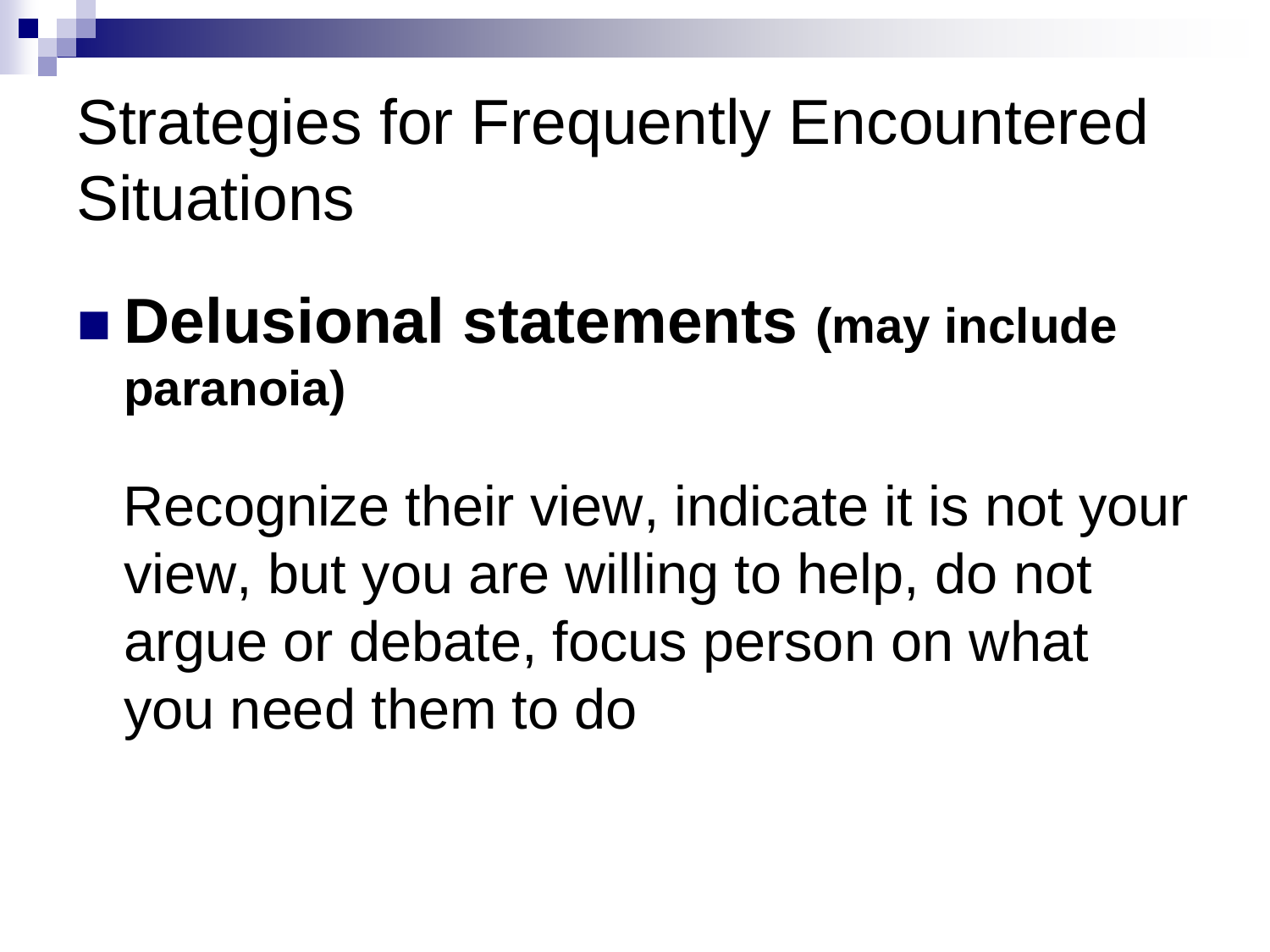#### **Compulsive Talking (mania)**

 Ask concise, specific, concrete questions; use broken record technique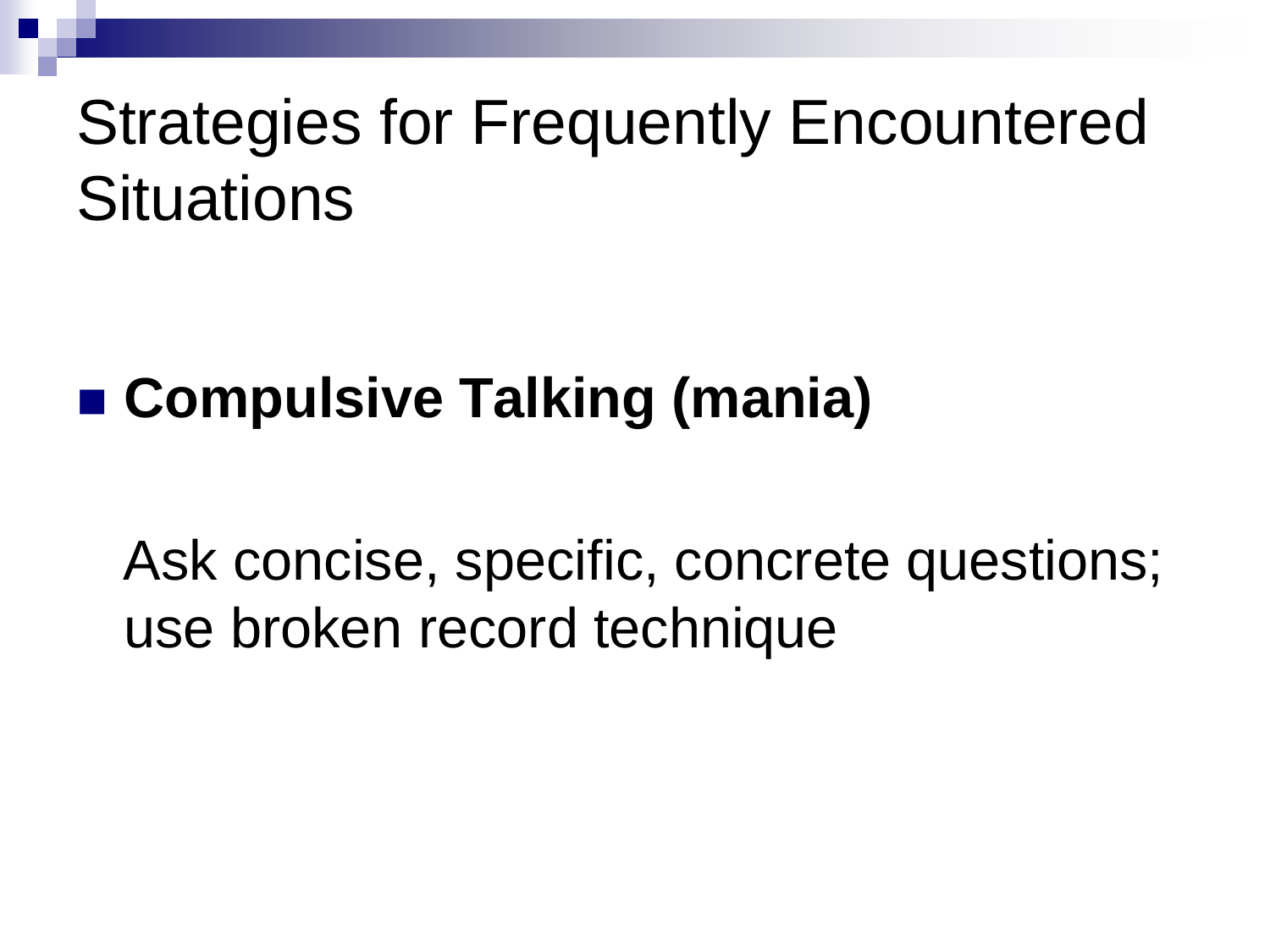#### **Intoxication**

Let them vent, listen, use a calm, even tone, move person away from others if possible, be reassuring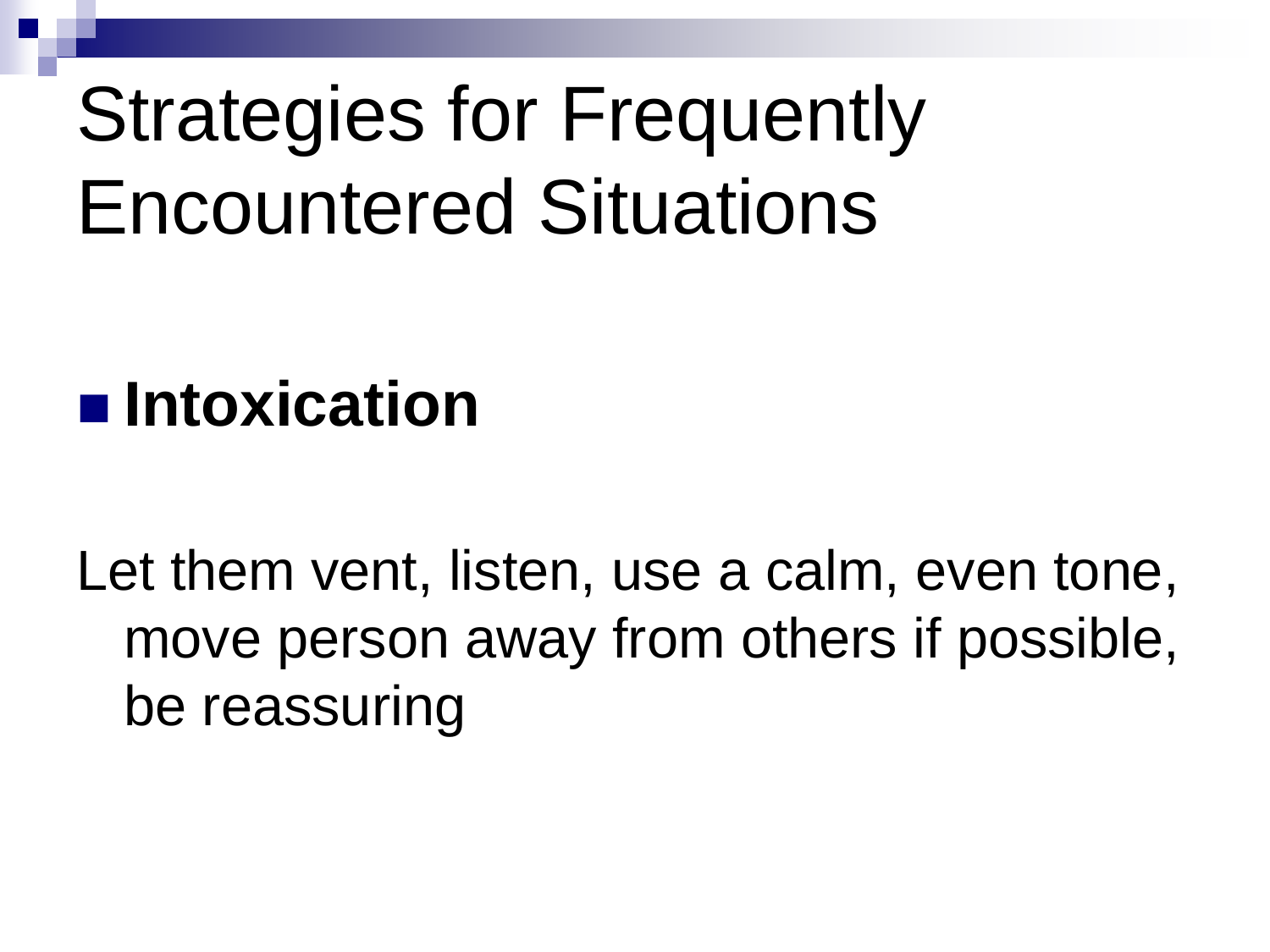## ■Depression

Active listening, empathy, take time, reassure, offer hope, validate feelings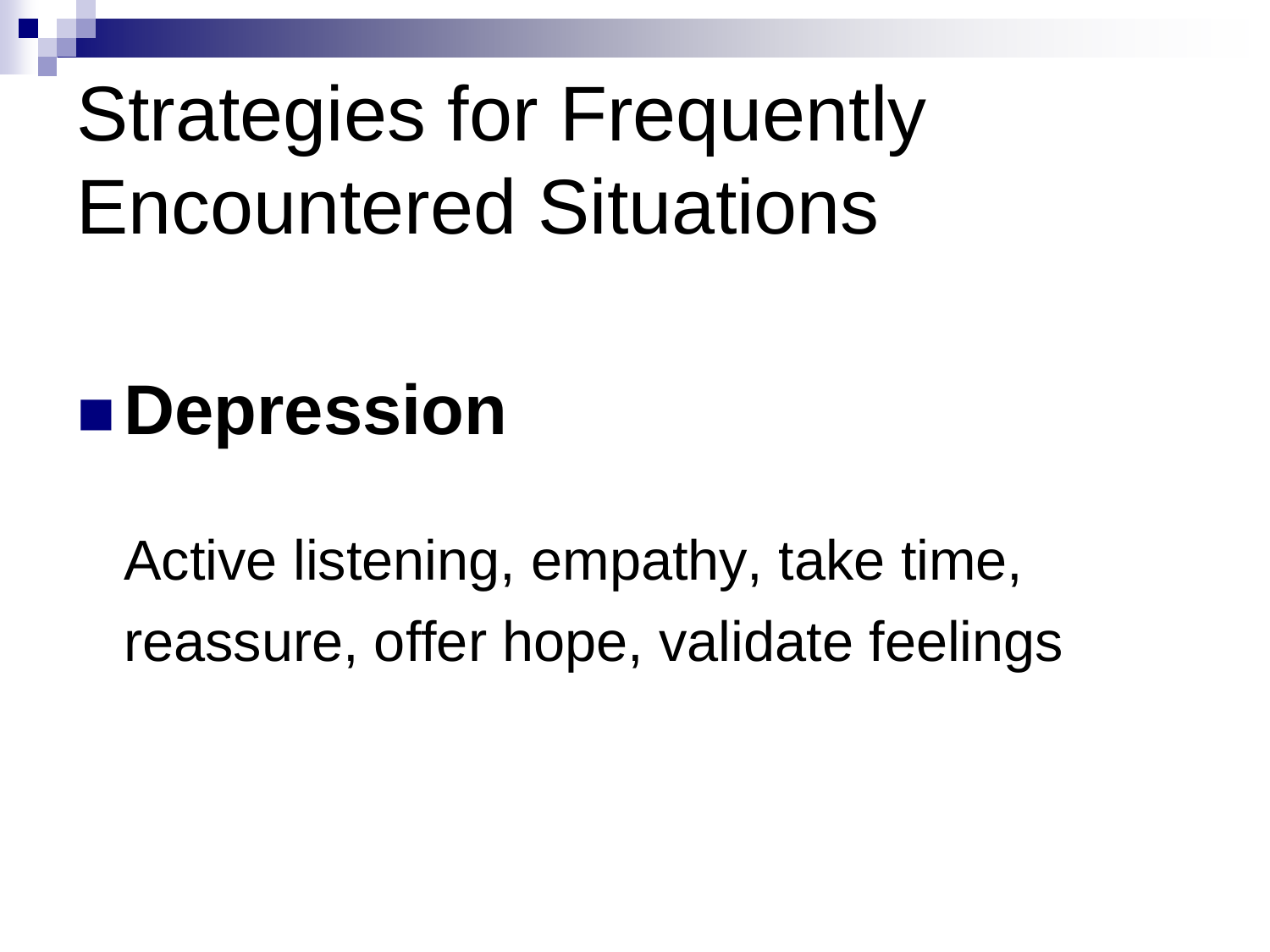#### **Suicidal Person:**

- What position is person putting you in (consider suicide by cop)
- **Present in calm, understanding, non judgmental** manner
- Listen
- **Emphasize temporary time-frame of crisis**
- Suggest alternatives
- Emphasize effect on survivors
- Lethality assessment (plan, lethal, access, support)
- Be active in offering hope and help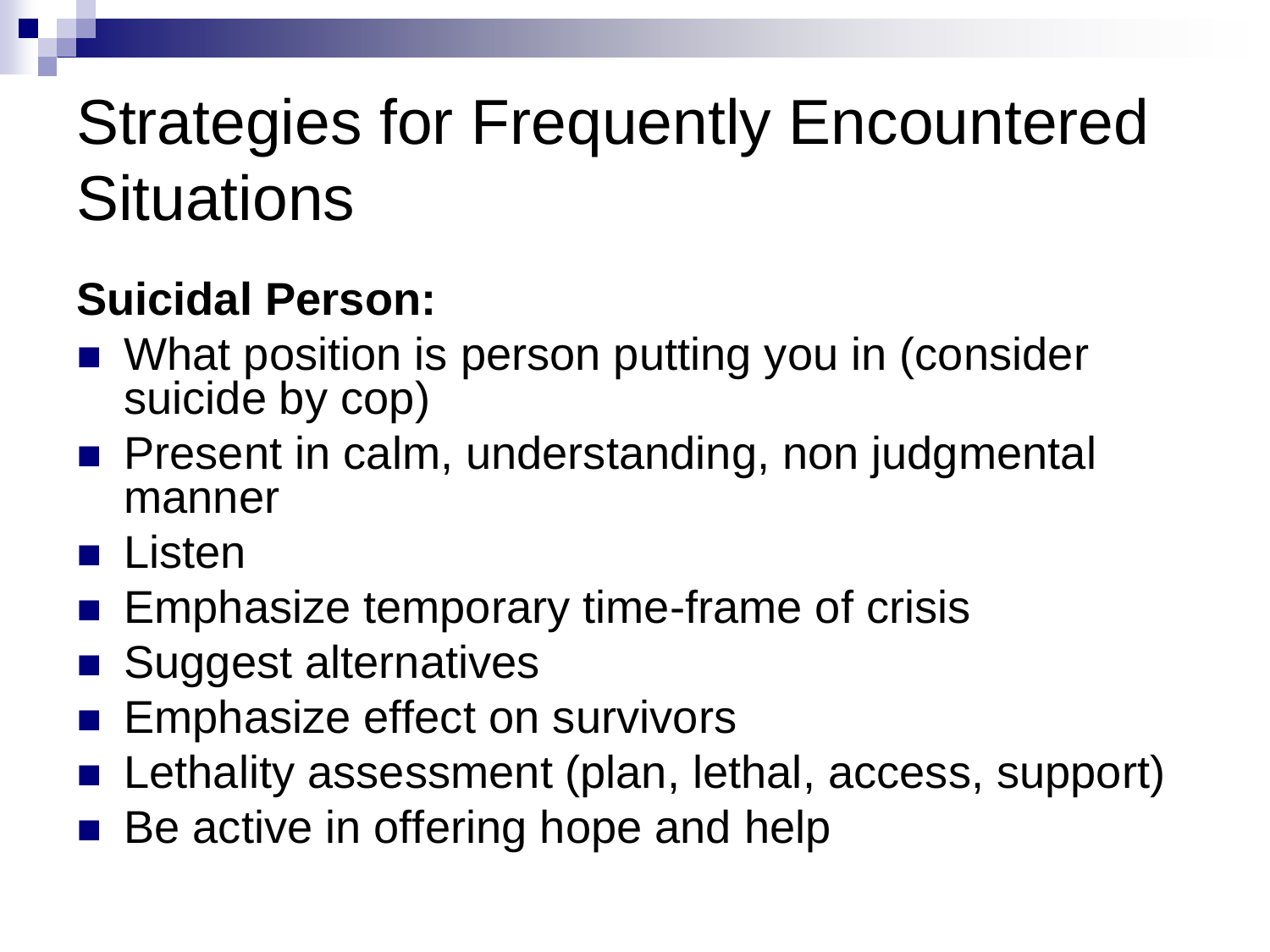## DONT'S

- **Use Aluminum Foil**
- **Listen forever**
- Argue with logic of delusions
- Agree with delusions/no deception
- **Let your guard down**
- Assume condition will remain constant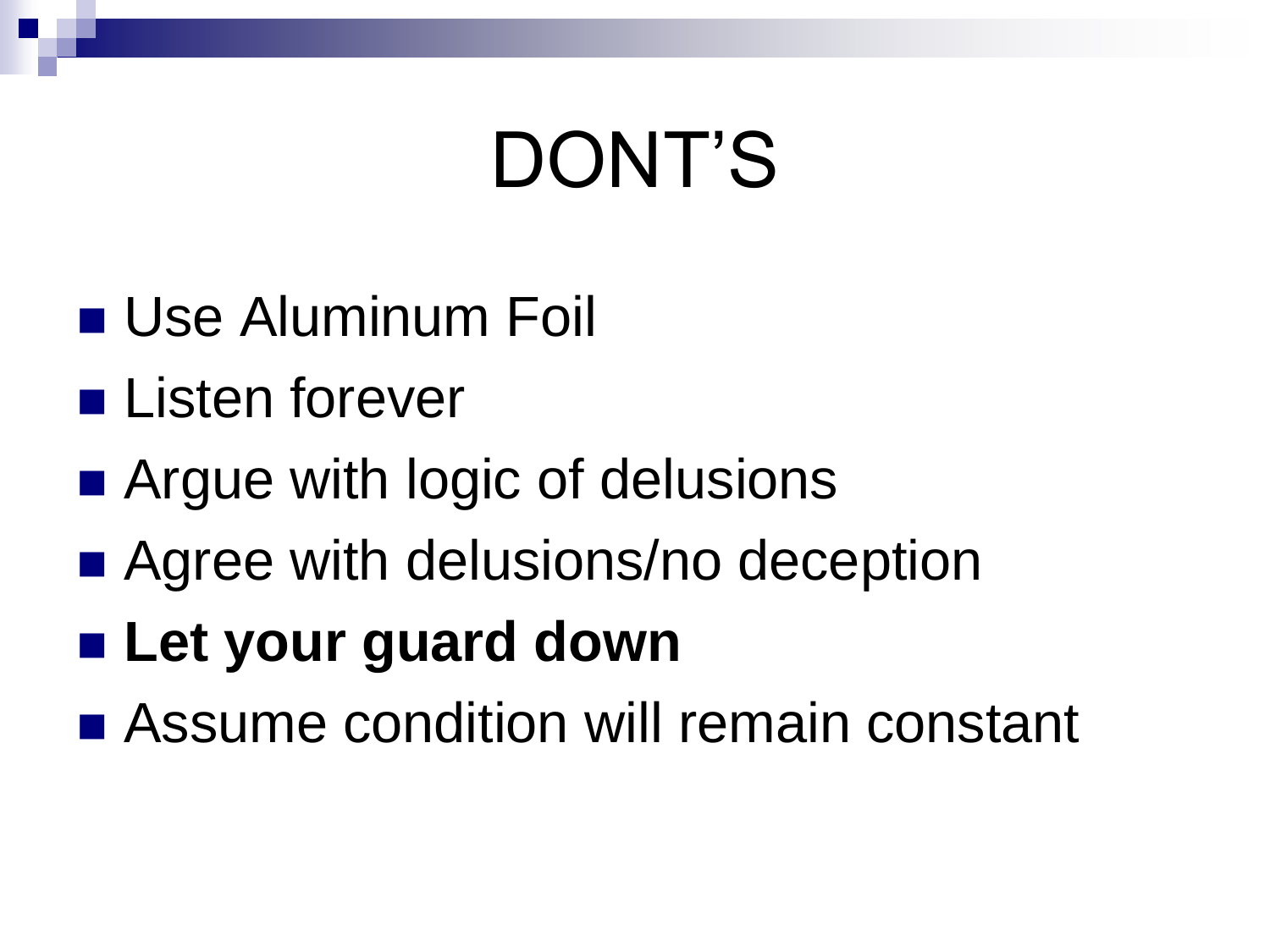## DO's

- Get comfortable asking questions
- Try to understand cause of behavior
- Hand off as necessary
- Seek consultation
- **Know your limits**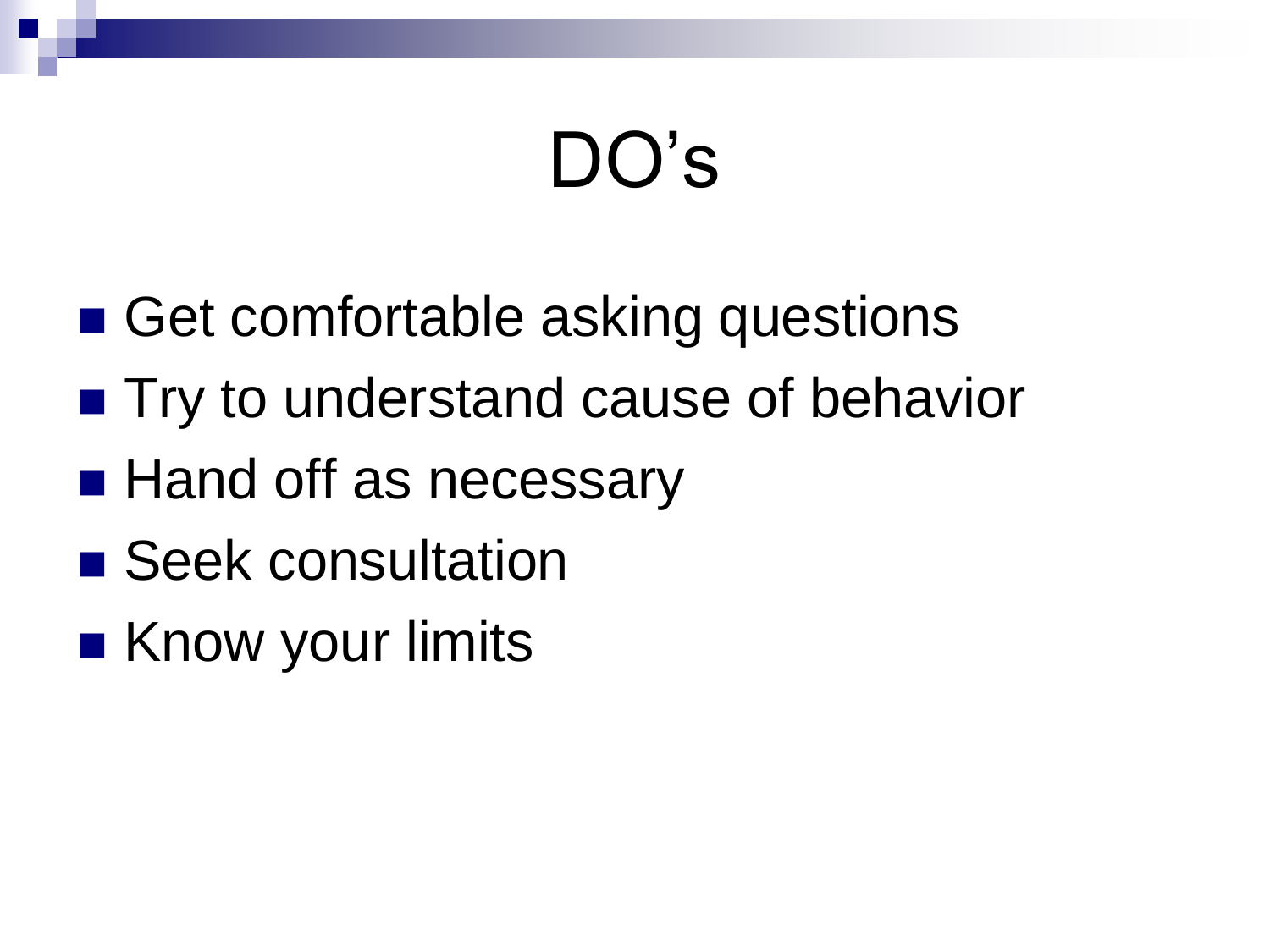#### FACILITATE: Response Resolution

The goal is to promote the most appropriate disposition/resolution to the crisis situation based on the assessment of the facts gathered, policy and legal obligations of the officer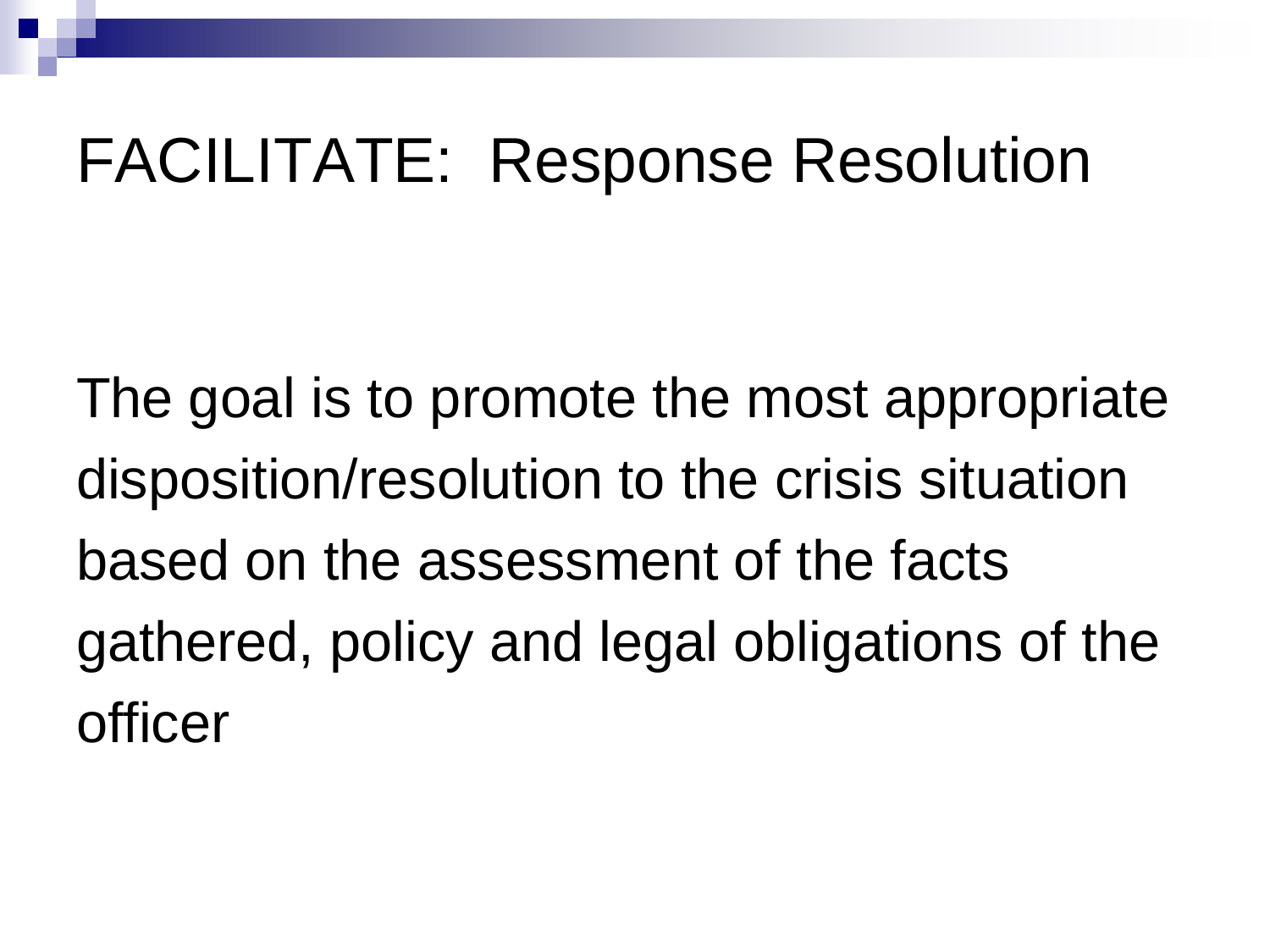## Tips for Effective Facilitation

■ Appropriate assessment directs appropriate facilitation

■ Know your community resources

 $\blacksquare$  Be flexible with alternatives when appropriate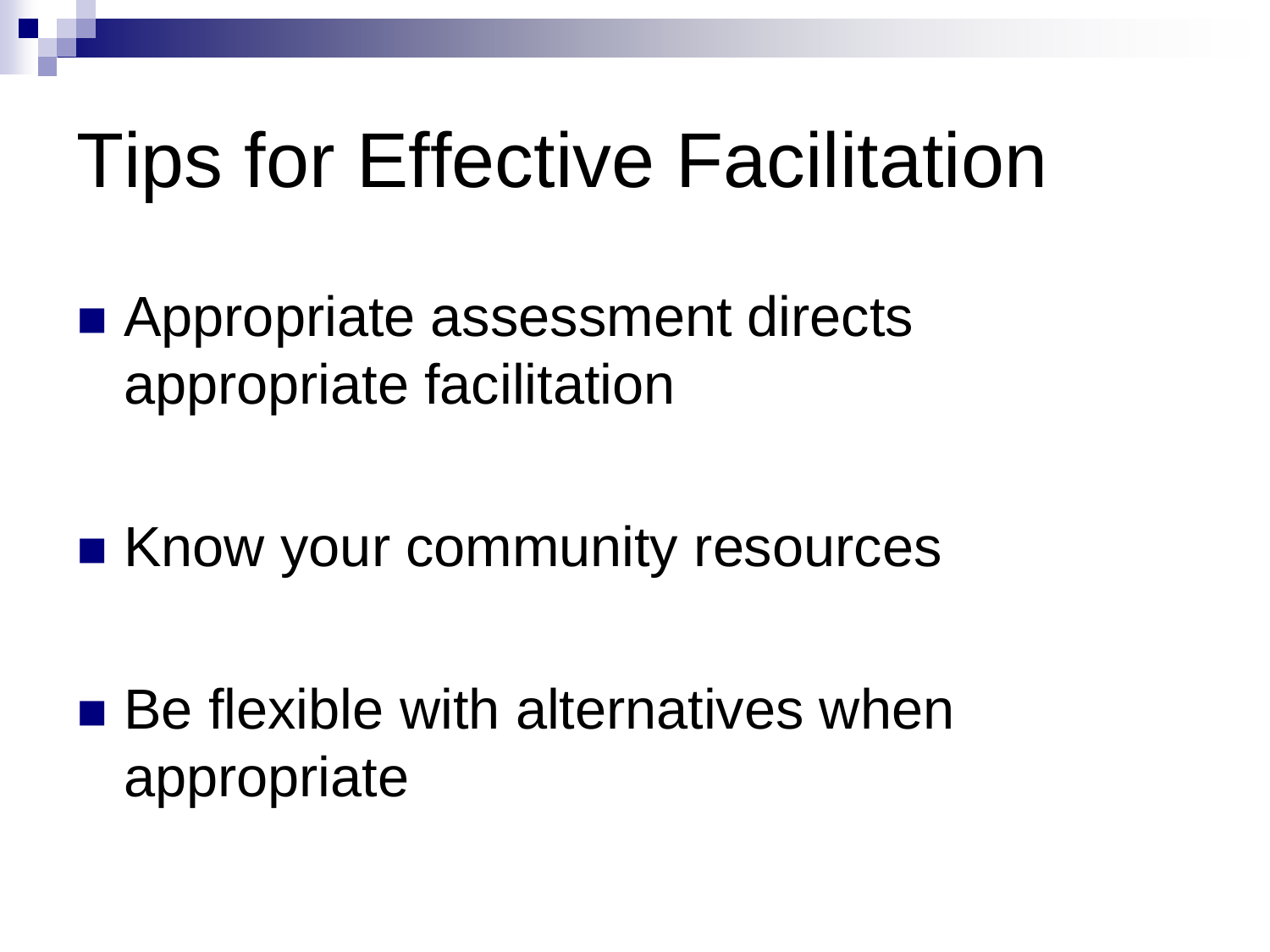## **Courage**

**"Each time someone stands up for an ideal, or acts to improve the lot of others, or strikes out against injustice, he sends forth a tiny ripple of hope."**

*Robert F. Kennedy*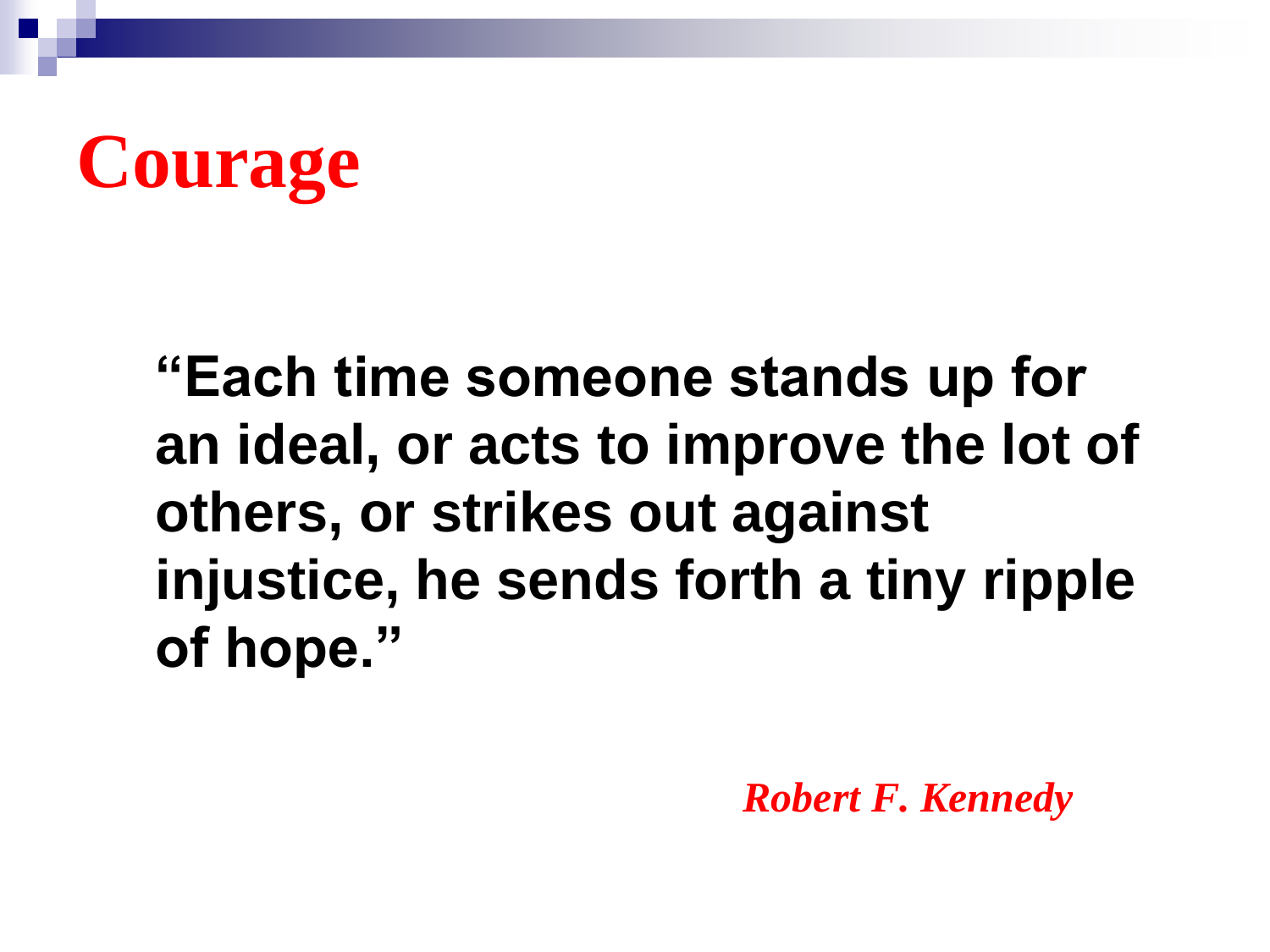